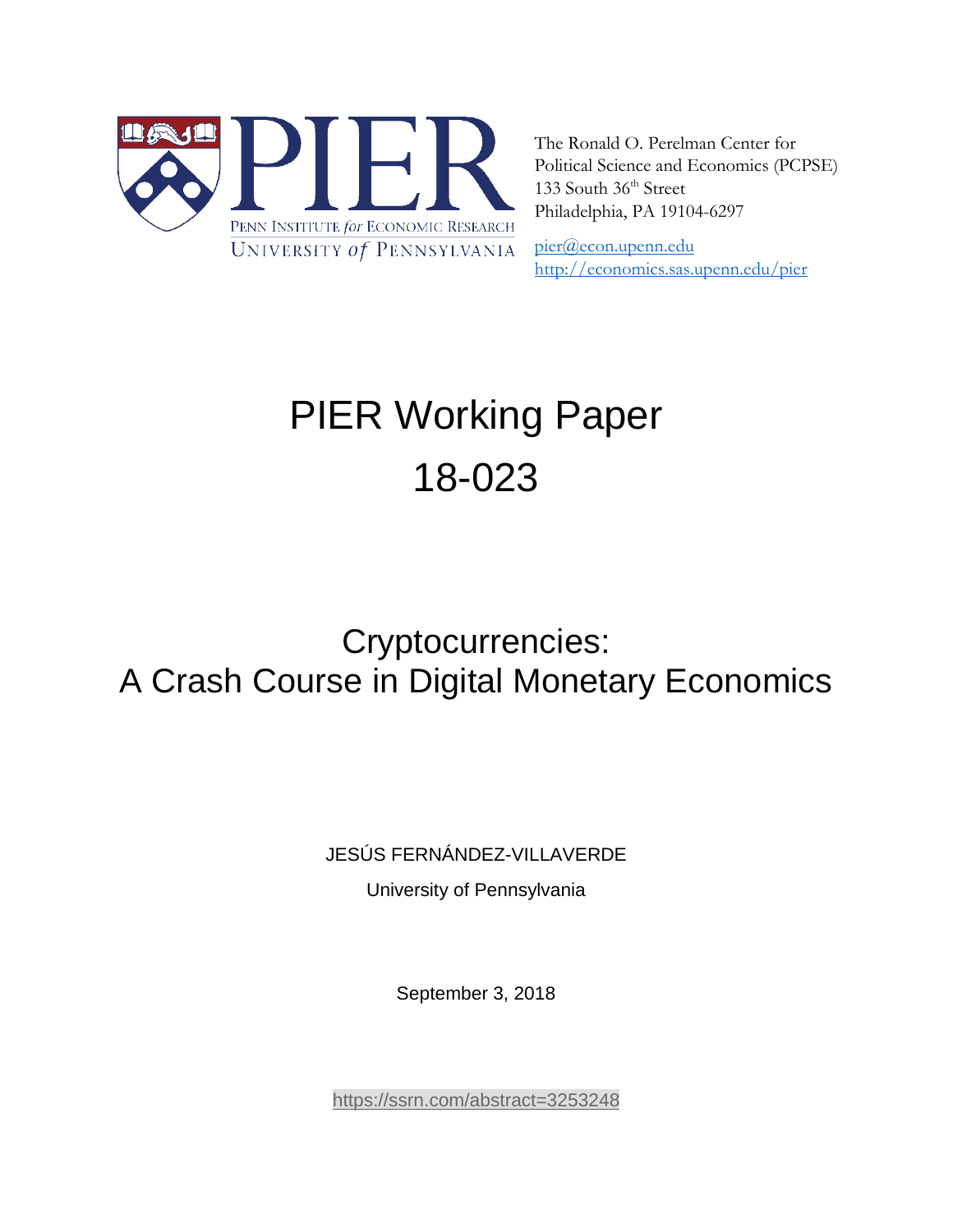### Cryptocurrencies: A Crash Course in Digital Monetary Economics

Jesús Fernández-Villaverde

University of Pennsylvania <sup>∗</sup>

September 3, 2018

#### Abstract

This paper reviews what cryptocurrencies are, and it frames them within the context of historical monetary experiences and contemporary monetary economics. The paper argues that, as pure fiduciary private money, cryptocurrencies are a bubble without a fundamental value and that they will not provide, in general, optimal amounts of money or deliver price stability. Nevertheless, cryptocurrencies can play a role in improving the current means of payments and in disciplining central banks into providing better government-run fiduciary monies.

Keywords: Private money, currency competition, cryptocurrencies, monetary policy

JEL classification numbers: E40, E42, E52

<sup>∗</sup>Correspondence: jesusfv@econ.upenn.edu. Part of Section [7](#page-13-0) and much of Section [8](#page-16-0) of this paper borrow extensively from my Vox column "On the economics of currency competition." Much of what is here comes from my conversations and work with Daniel Sanches. I thank Eugenio Rojas for excellent research assistance.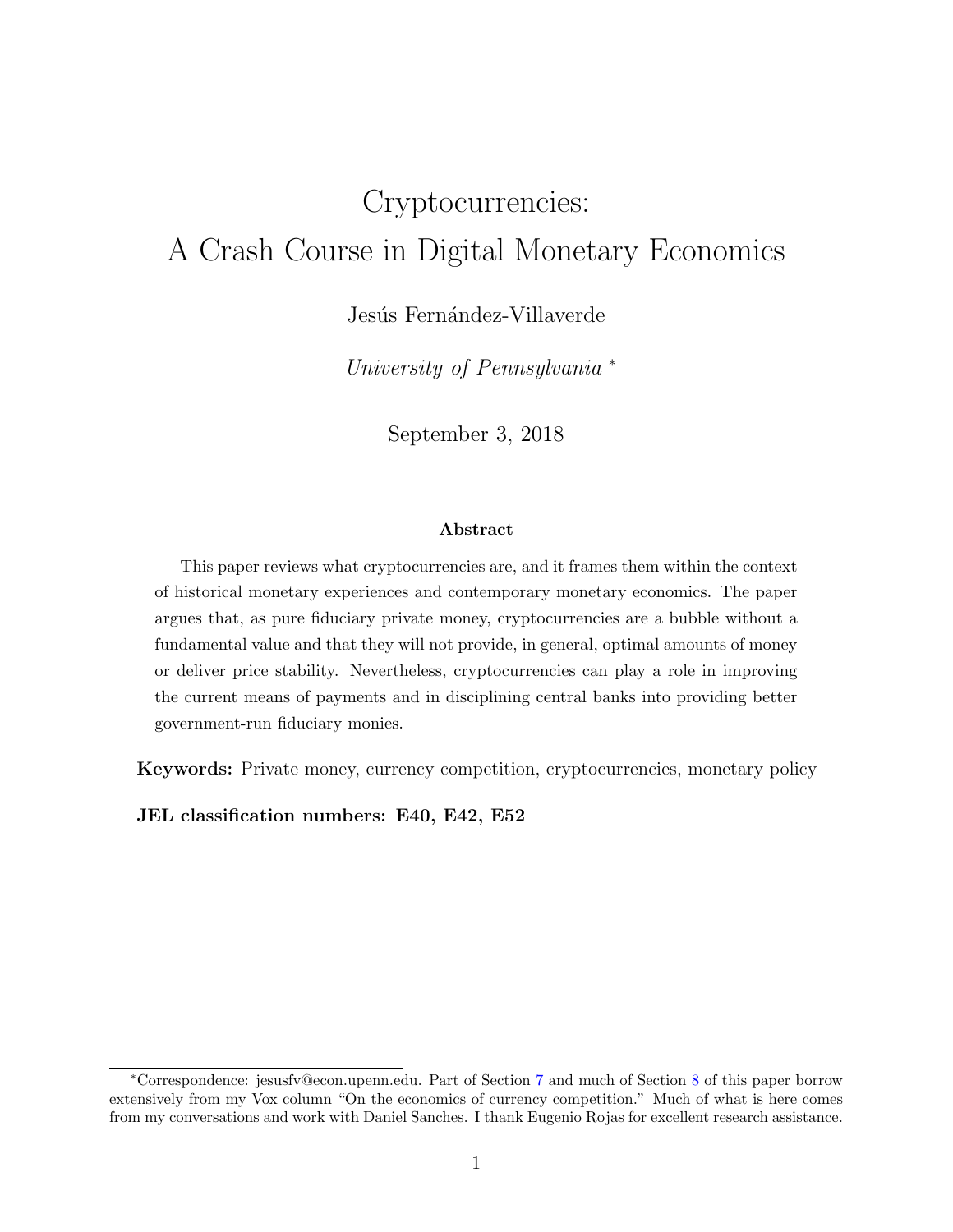#### 1 Introduction

Cryptocurrencies, digital currencies, Bitcoin miners, the blockchain, distributed consensus. Rare is the day when the popular media does not discuss one aspect or another of the exciting landscape of contemporary monetary systems. From being the quiet resort of mild-mannered theorists, monetary economics has become the center of unprecedented public attention. What is a cryptocurrency? Why does it hold value? Does it have a "fundamental" value? Alternatively, is it a pure bubble? Do cryptocurrencies increase social welfare? How should governments regulate them? How should central banks react to them in their conduct of monetary policy?

Contemporary monetary economics has many answers to these questions. In this paper, I will discuss how cryptocurrencies are a new step in the process of using money as the memory of society [\(Kocherlakota,](#page-22-0) [1998\)](#page-22-0).<sup>[1](#page-2-0)</sup> As such, they provide an alternative to governmentrun memory systems (i.e., public monies). This private alternative presents not only some potential advantages, but also some fundamental drawbacks. In particular, and contrary to suggestions by [Hayek](#page-21-0) [\(1999\)](#page-21-0), I will defend the argument that the private issuance of monies is unlikely to deliver good outcomes. There will be either too little or too much private fiat money, and the issuance costs will be too high.

The intuition is simple (and it is developed in detail in Fernandez-Villaverde and Sanches, [2018\)](#page-21-1). To talk about money is to talk about trading frictions: the former exists because of the latter. However, under trading frictions, one should not expect the welfare theorems to hold. More concretely, prices (in this case the value of money in terms of real goods and services) will not send, in general, the signals to private entrepreneurs to mint the efficient amount of money. Thus, private monetary arrangements will not be, except in special cases, socially optimal and they cannot address any problem that government-issued money cannot face better and more cheaply.

In more concrete words: money is different from bananas. We do not need the Federal Banana System, but we probably need a Federal Reserve System. Markets do a fair job equating the supply and demand of bananas at the efficient level. Markets do not do well

<span id="page-2-0"></span><sup>&</sup>lt;sup>1</sup>The word numismatics, the historical study of money, illustrates this idea. Numismatics comes from the latin nomisma (coin), itself a derivation of the classical Greek  $\nu \partial \mu \sigma \mu \alpha$ , which builds on  $\nu \partial \mu \zeta \omega$  (custom, tradition, to maintain, to keep).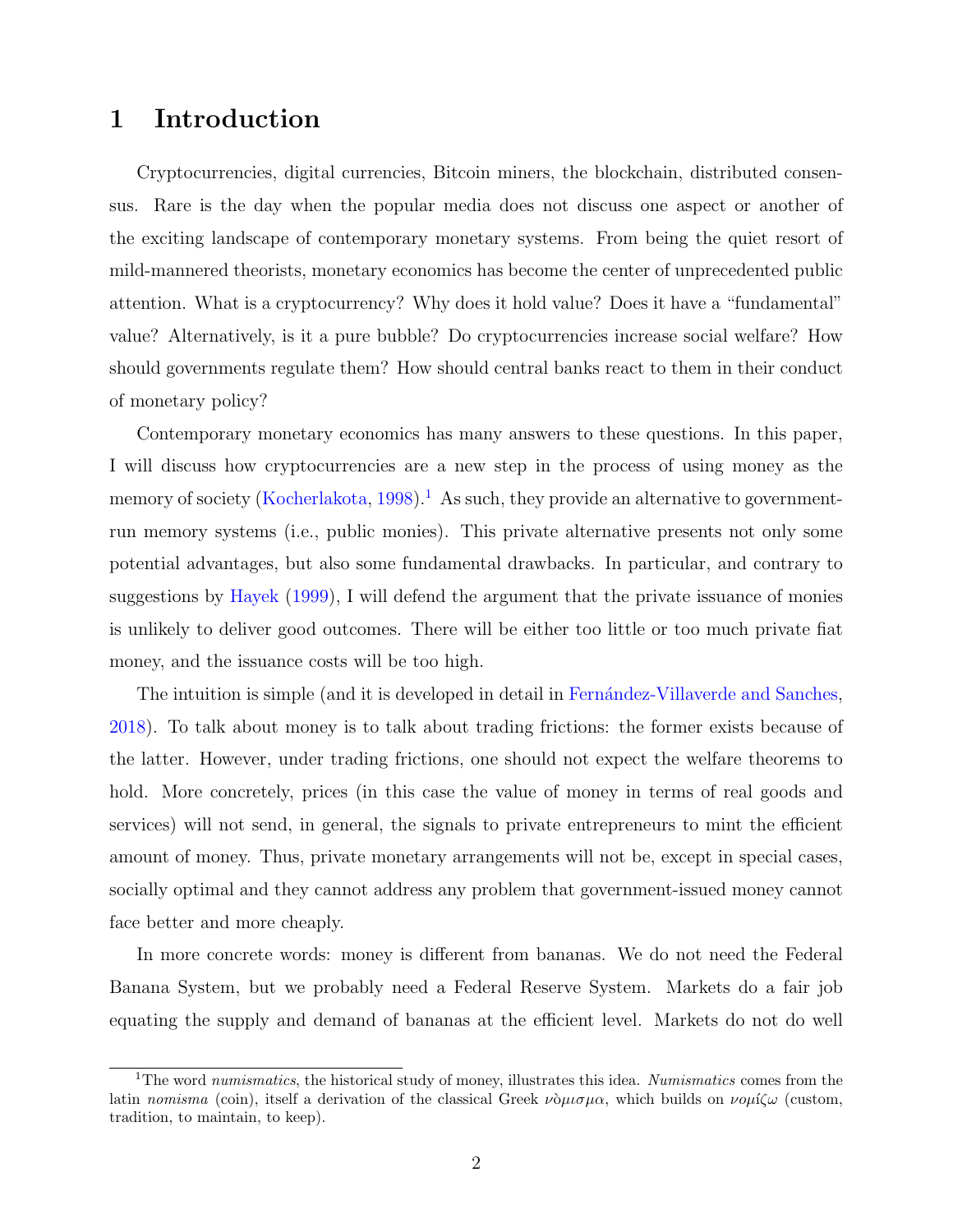delivering the efficient amount of money. Importantly, this reasoning does not depend on the cryptocurrency being used for criminal activities or evading taxes. Even if all those agents employing a privately issued cryptocurrency would do so for completely legal transactions, we would still suffer from a lack of efficiency.

This lack of efficiency result, however, does not necessarily imply that public monies are superior. A government, thanks to its taxing power, can provide a fiduciary money that achieves Pareto efficiency. However, political economy considerations might induce the government not to do so. This failure might be mild (as in most advanced economies, where the observed level of inflation is unlikely to be optimal) or it can be severe (as in Venezuela). Consequently, the preference for a private or a public monetary arrangement will depend on the comparison of two relative evils: an inefficient market mechanism vs. an incompetent government. What may make sense for Venezuela (switch to private fiat monies) might not be a sensible option for the U.S. or Australia.

In the short space allowed by this article, I will not have the opportunity to cover more than a few selected topics regarding cryptocurrencies. Those searching for colorful histories of secretive software developers, drug dealers, and disruptive entrepreneurs will do better by reading [Popper](#page-22-1) [\(2015\)](#page-22-1). As a non-native writer in English more interested in equations than in words, I lack the ability or the inclination to compete with the flair of an accomplished journalist. And since I suspect most of my readers are not trained in law, I will gloss over regulatory considerations (see, instead, [Chuen,](#page-20-0) [2015,](#page-20-0) and [Girasa,](#page-21-2) [2018\)](#page-21-2). Also, I will not cover all the issues regarding the technical details of how cryptocurrencies work. The curious reader can find an excellent treatment of many of these technical issues in [Narayanan, Bonneau,](#page-22-2) [Felten, Miller, and Goldfeder](#page-22-2) [\(2016\)](#page-22-2). I will not apologize for skipping these technicalities (despite my interest in them). To a first-order approximation, whether Bitcoin transactions are encrypted with one particular algorithm or another is as relevant to a monetary economist as the knowledge of the dyes in the ink that the U.S. Bureau of Engraving and Printing employs in its banknotes.<sup>[2](#page-3-0)</sup>

More serious will be the omission of an assessment of central bank digital currency (i.e., public monies that only exist electronically). Although related to cryptocurrencies, digital

<span id="page-3-0"></span> ${}^{2}$ In this paper I will follow the convention of writing Bitcoin, with a capital B, to refer to the whole payment environment, and bitcoin, with a lower case b, to denote the currency units of the system. [Antonopoulos](#page-20-1) [\(2015\)](#page-20-1) provides details.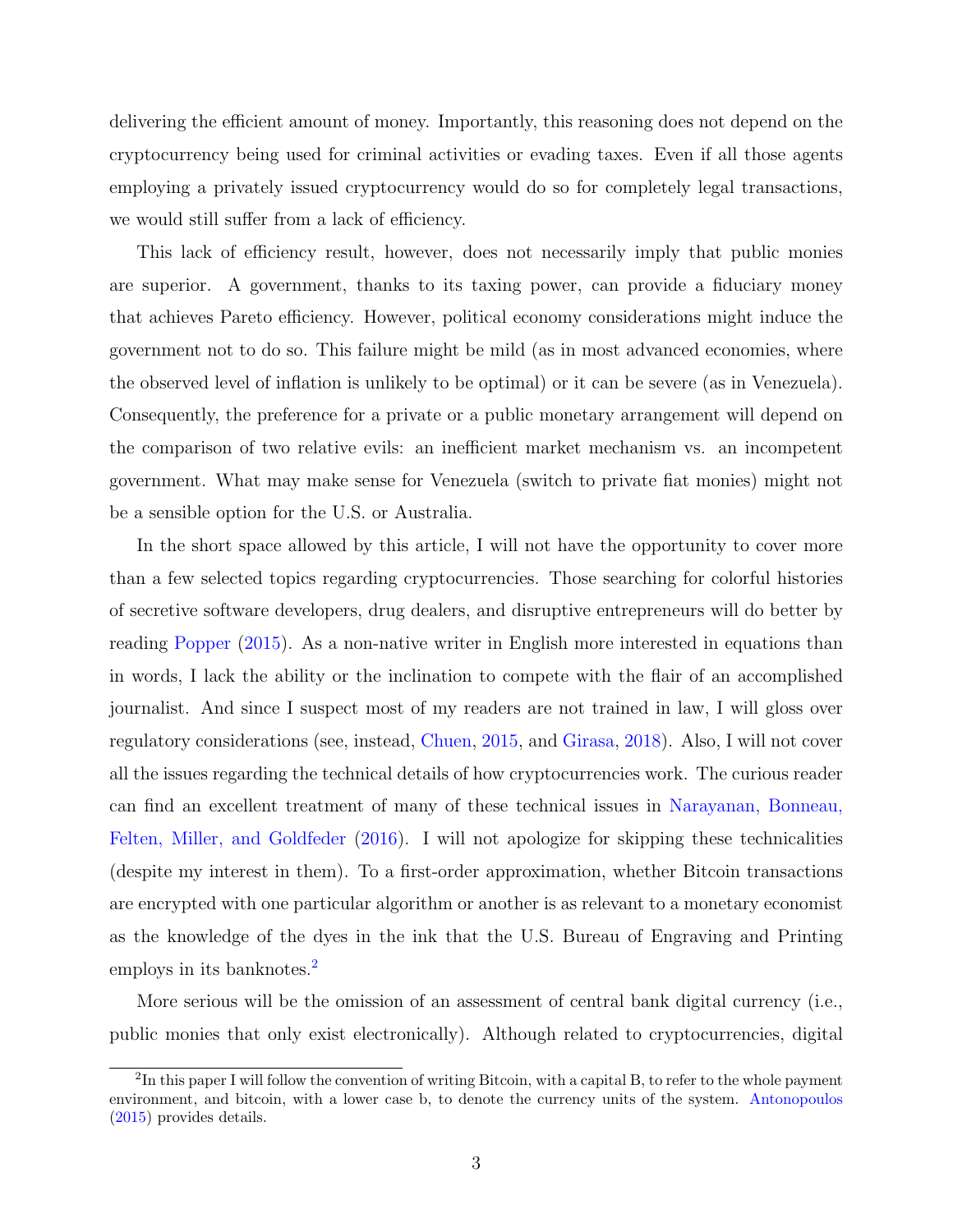currencies are the ultimate consequence of the current reduction in the use of cash for daily transactions, not a whole different monetary arrangement. Also, as such, they involve the presentation of a separate set of arguments from the ones I want to highlight here. For example, a central bank digital currency would allow circumventing the zero lower bound on the nominal interest rate, as agents would not have the possibility to switch to cash. For some ideas along this front, see [Bordo and Levin](#page-20-2) [\(2017\)](#page-20-2), [Raskin and Yermack](#page-22-3) [\(2016\)](#page-22-3), and [Niepelt](#page-22-4) [\(2018\)](#page-22-4).

Finally, I will not talk much about the blockchain. The idea of building a distributed ledger whose updates are achieved by consensus is fascinating and opens the door, in either the current incarnation of the technology or in future developments, to many applications of interest. However, at their very core, cryptocurrencies and the blockchain are entirely different ideas. You can have a blockchain that does not involve any cryptocurrency, and you can have cryptocurrencies that do not rely on a blockchain. Discussing cryptocurrencies will be more than enough for one paper and the reader can find excellent treatments of this topic in [Abadi and Brunnermeier](#page-20-3) [\(2018\)](#page-20-3), [Budish](#page-20-4) [\(2018\)](#page-20-4), and [Catalini and Gans](#page-20-5) [\(2016\)](#page-20-5).

Let us then get down to business by explaining why money is the memory of the economic activities of society.

#### 2 Money is memory

Recently, I gave my first lecture for the 2018 fall semester to undergraduate students at the University of Pennsylvania. The number of students in the class, Global Economic History, shows that my "teaching product" is in demand: the class is an elective and students have plenty of options of exciting classes across the university to choose from. The difficulty in this economic transaction lies in the fact that the students in my class do not "produce" anything I desire and that, therefore, I could accept as a payment for my lecturing. Perhaps one of them could mow my lawn, but what I truly want is a bottle of my favorite milk. Moreover, I doubt that the owners of the supermarket where I get my milk every week are very much interested in the evidence gathered over the last decade regarding the evolution of income per capita in classical Greece. Thus, barter (a student mowing my lawn in exchange for a lecture; my supermarket trading a bottle of milk for an explanation of the Industrial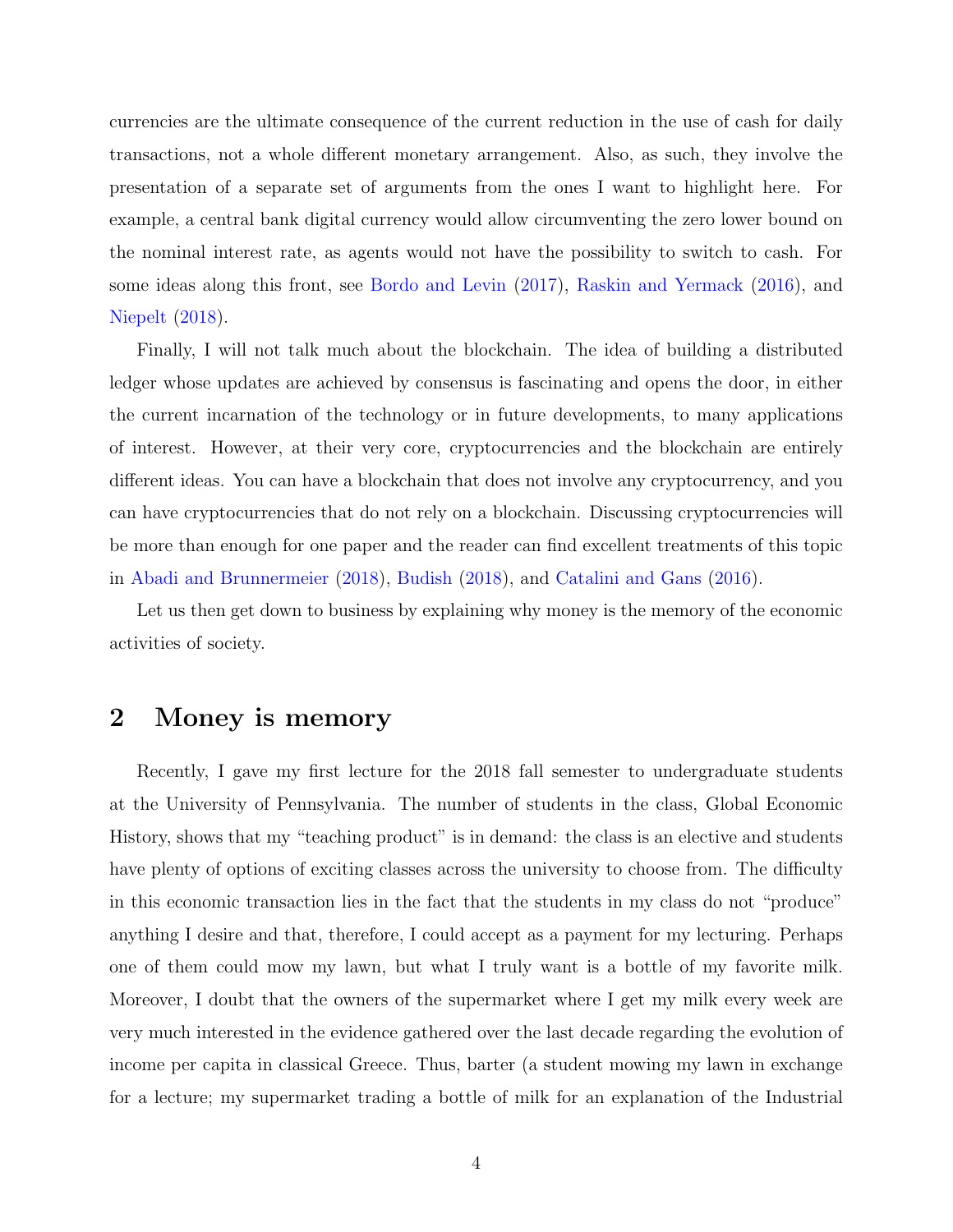Revolution) is unlikely to be a foundation for my economic life.

Most discussions of money start by presenting a version of the "double coincidence of wants" problem I just described. In any society where the division of labor has reached a minimum of sophistication, decentralized trade will typically involve two parties that cannot resort to barter or, at least, that find it inordinately cumbersome to do so.<sup>[3](#page-5-0)</sup> The frictions to trade created by the "double coincidence of wants" are so fundamental that anthropological evidence suggests that no minimally organized society is likely to have ever worked based on barter as the primary transaction structure. One only needs to look at the complications of international trade in the 1930s, when the Great Depression pushed many countries to exchange goods by barter.

How do societies solve this trading friction? One possibility could be to assign the goods centrally through a social planner. This is the way in which the goods are allocated in a family (at dinner, my wife and I do not bid for the chicken breasts on the dish, she distributes them) and within many organizations (for example, within an economics department, the chairperson or a teaching committee decides who teaches which class). The abysmal experience of the socialist economies in the 20th century have patently demonstrated that such an allocation mechanism is unsatisfactory as soon as the social groups that employ it grow beyond a small size. The widespread prevalence of asymmetric information prevents the social planner from finding an allocation that is even remotely close to optimal.<sup>[4](#page-5-1)</sup>

A second possibility could be to conduct all transactions simultaneously. Agents could meet in a central market and present the goods they produce and ask for the goods they demand. A clearing house would ensure that the total value of goods produced is equal, for every agent and given prices quoted by an auctioneer, to the sum of desired goods. Savings and investment can be thought of in this context as purchases and sales of goods over time, so it is not necessary to distinguish between the function of money as a transaction system and as a storage of value. The perceptive reader may have recognized that this central market is nothing but the Arrow-Debreu market structure that we introduce in the first-year

<span id="page-5-0"></span><sup>&</sup>lt;sup>3</sup>An aspect of the "double coincidence of wants" that does not receive sufficient attention is that, even if agents find products to barter, the quantity one of them desires to exchange might be different from the quantity the other party is interested in trading. I will be giving 25 lectures this fall semester. During that time, I will not need to mow my lawn 25 times.

<span id="page-5-1"></span><sup>&</sup>lt;sup>4</sup>As [Hayek](#page-21-3) [\(1945\)](#page-21-3) argued, this has little to do with computational power (i.e., faster computers do not fix this problem), but with the dispersion of private information among agents and the difficulties a social planner confronts in eliciting such information.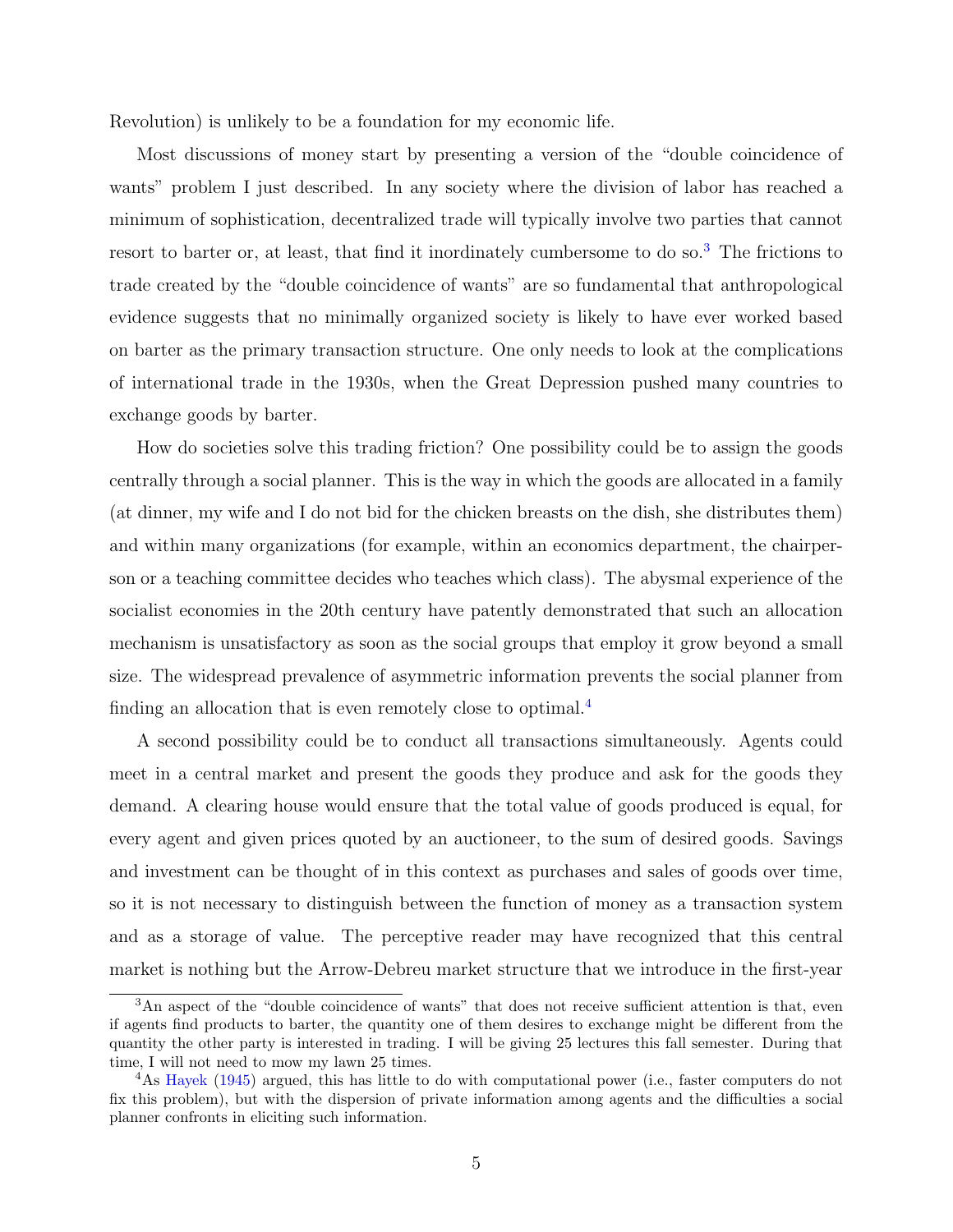graduate microeconomics sequence. This trading arrangement is fruitful for answering many questions of interest in economics, but it is not realistic. The logistics of such a market would be impossible to coordinate as soon as a society reached a reasonable number of agents or goods (the Arrow-Debreu market structure suffers from many other theoretical and empirical disadvantages, less obvious but not less relevant, but which are not necessary to discuss here given our purposes).

A third possibility could be to keep a giant ledger where each of the agents would write their production as positive balances and their consumption as negative balances. The existence of a ledger avoids having to gather all agents simultaneously for transactions. The record-keeper in charge of the ledger would ensure that at the end of the trading period, every agent's balances are zero (again, savings and investments can be thought of as particular examples of goods). Some small groups operate this technology: back when I was in college, I traveled with a group of friends, and we kept such a ledger of expenses and payments undertaken by each of us (my already notorious predisposition toward monetary investigations made me the natural candidate for record-keeper, a task I fulfilled with care and diligence). The drawback of this third possibility is the same as the previous two: scalability. When the number of payments reaches a certain size, it is almost impossible to maintain the ledger at a reasonable cost.

A fourth possibility could be to notice that most of the information in the ledger is irrelevant. It is not necessary to know how much Alice produced in the morning and how much she consumed in the afternoon. Alice's net balance at any given moment of time is all the record-keeper needs to know.<sup>[5](#page-6-0)</sup> Historically, some small communities have worked with a net-balance ledger. The most famous case is the Rai stones, the traditional money employed on Yap Island. Since the stones were too large to be moved, their ownership was merely corroborated by oral accounts even if, in one case, the stone had sunk to the bottom of the ocean.<sup>[6](#page-6-1)</sup> These oral accounts are just the net balance in the Yap Island trading ledger.

<span id="page-6-0"></span><sup>&</sup>lt;sup>5</sup>There is a caveat, though, to this point. The whole set of transactions that led to the current net balance might be required to correct a mistake in the computation of such a balance, caused either by carelessness or malfeasance of the record-keeper. The decentralized consensus of a blockchain aims to avoid the tampering of previous transactions to avoid this problem, but at the cost of increasingly large memory requirements and imposing the finality of some transactions we might desire to revisit in the future (for example, because of a legal challenge). Every payment system suffers from a trade-off between finality and protection against errors.

<span id="page-6-1"></span><sup>6</sup>See <https://www.npr.org/sections/money/2011/02/15/131934618/the-island-of-stone-money>.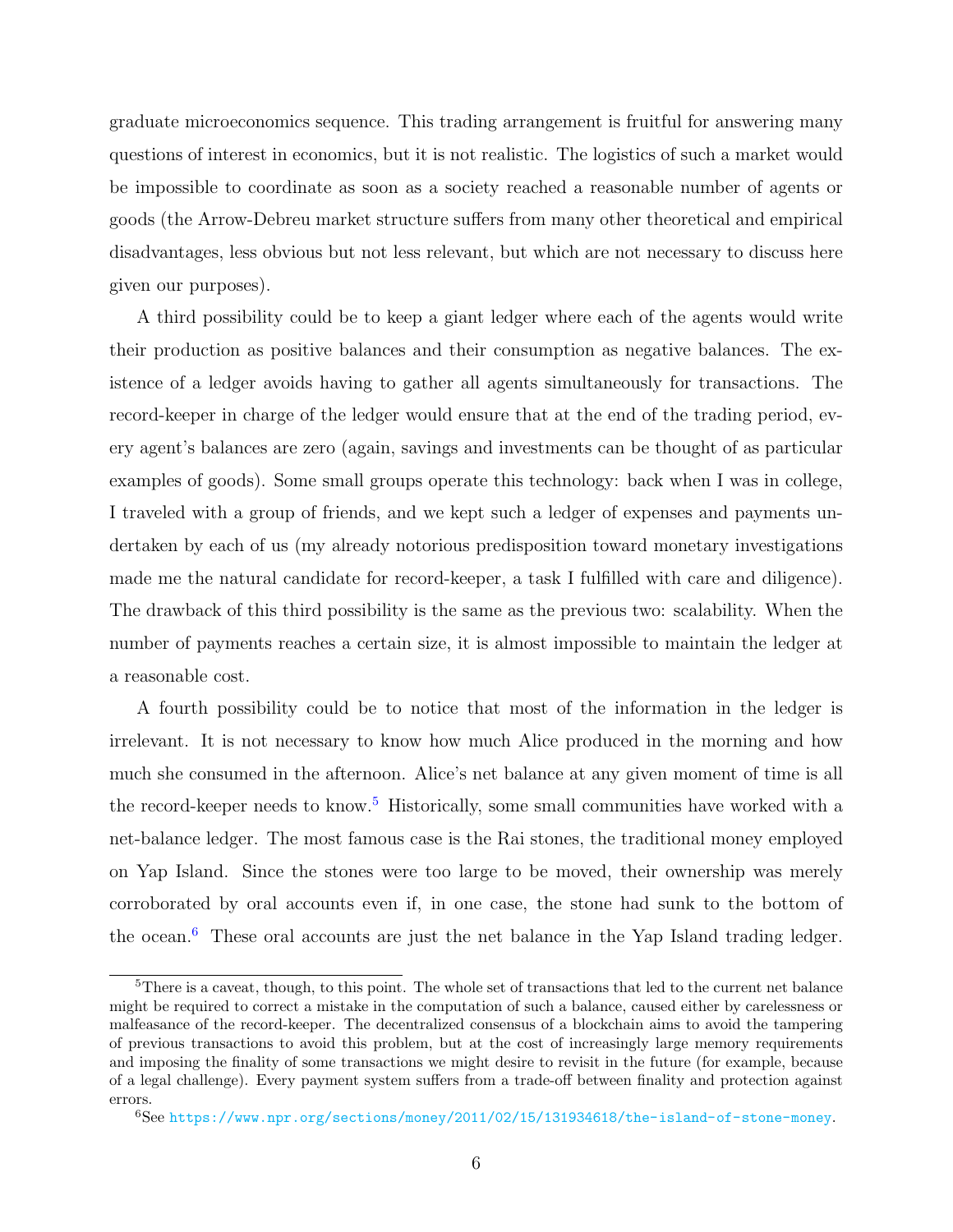When family A buys a set of tools from family B, the change in the ownership of one Rai stone reflects the new net balance of each family. This system can also be implemented as a "balance of gifts": agents exchange gifts with each other over time, and the current difference in the value of the gifts is the net balance ledger [\(Smith,](#page-23-0) [1992,](#page-23-0) and [Kocherlakota,](#page-22-0) [1998\)](#page-22-0). While a net-balance ledger economizes on costs with respect to a full ledger, keeping and updating it is still a burdensome task.

A fifth possibility is to represent the net balances in the ledger with tokens. Imagine that the record-keeper of the ledger delivers a token to agent 1 in society (for example, the person in the group whose name is first in alphabetical order). Agent 1 can now demand a good, say, from agent 2[7](#page-7-0). Agent 27 delivers her product and gives agent 1, in exchange, one token.<sup>7</sup> Instead of having a record-keeper subtracting "-1" in the net balance of agent 1 and "+1" in the net balance of agent 27, the ownership of the token encodes all the relevant information. This trade arrangement is very similar to Yap's stones, except that now we do not require the entire community to remember who owns which stone. By showing the token, its owner can ascertain her positive net balance in a cheap, verifiable way (I am ignoring here the problem of counterfeiting the token, storing it, and of its embezzlement by a third party).

Tokens, hence, solve the "double coincidence of wants" problem and allow a group of economic agents, without the need of a centralized record-keeper, to achieve allocations of goods and services that would not have been feasible otherwise. Tokens serve as records of our net balance with society regarding what we have produced and what we have bought (production in real life includes other things such as inheritances from our parents, misappropriation, etc.; as before, sales and purchases also include assets). More simply: money is the memory of society; an informationally efficient record-keeping mechanism to allow for decentralized trading [\(Kocherlakota,](#page-22-0) [1998\)](#page-22-0).

#### 3 How do we organize memory?

However, while the idea of using tokens is attractive and straightforward –as shown by the observation that all minimally sophisticated societies use some form of money, even those

<span id="page-7-0"></span> ${}^{7}$ To ease exposition, the unit of agent 27's good is normalized to cost precisely one token; this assumption can be generalized. We can also generalize the protocol that determines the price of the good to capture issues such as bargaining or market power.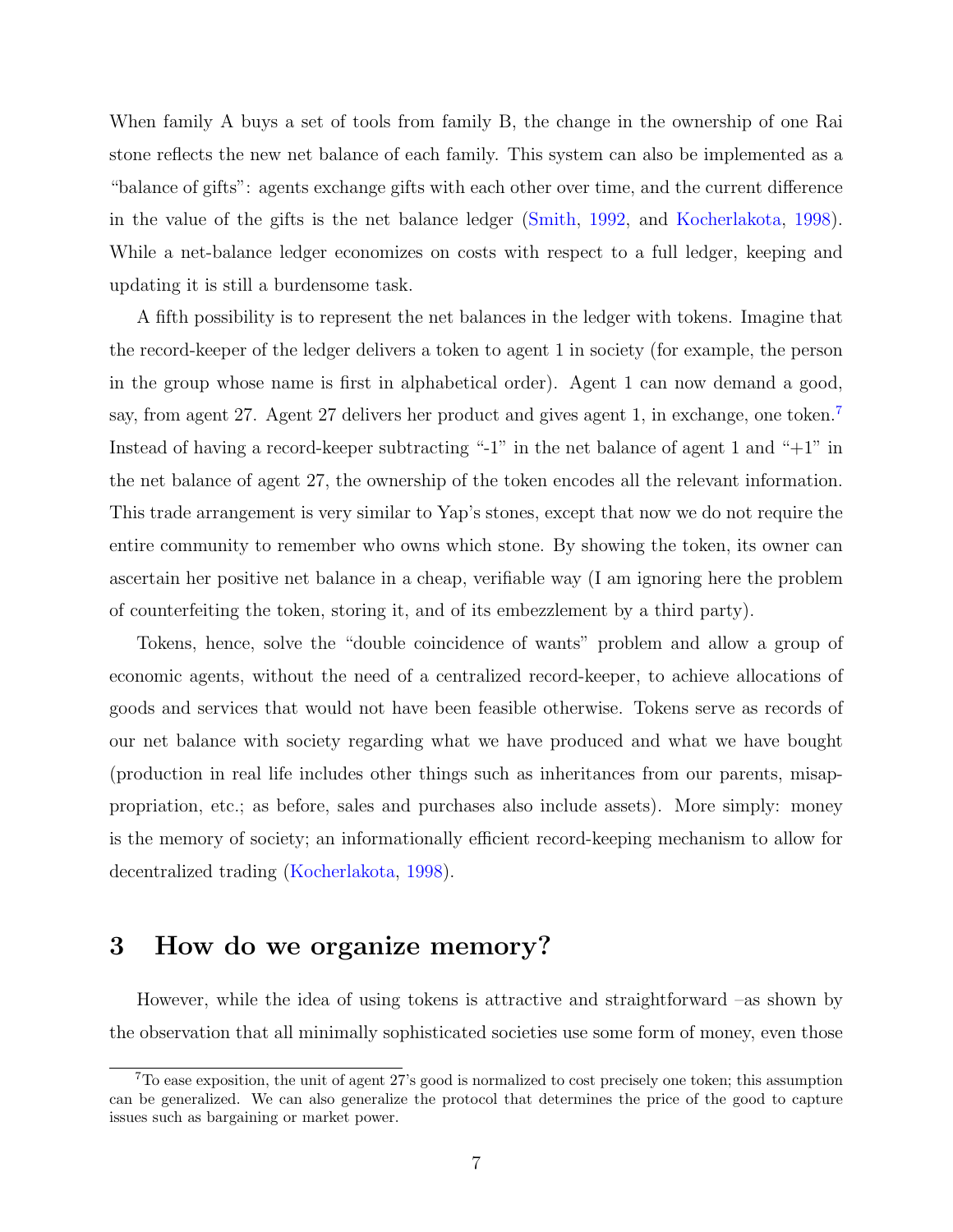not organized around markets– many questions remain open.

For instance, an agent (or group of agents) has to create the tokens. How many tokens are socially optimal? How do we ensure that those in charge of issuing tokens deliver that amount of tokens and do not abuse their minting power? Who receives the initial endowment of tokens? Also, back to the token itself, how do we warrant that it is readily recognized and not a forgery? Should the token be intrinsically worthless or incorporate some value (such as a precious metal)? How do we make it durable, and easy to store and transport? In which denominations do we issue it (i.e., how divisible should it be)?

The search for satisfactory answers to these questions explains why contemporary monetary theory is, above all, applied mechanism design [\(Wallace,](#page-23-1) [2001\)](#page-23-1) and why it can provide, as I stated in the introduction, a useful toolbox for these investigations. We can address these practical considerations only after we have identified the fundamental frictions present in decentralized exchange and thought about the mechanisms that can fix them. Let us, then, review some of the basic ideas obtained from this line of research.

#### 4 The evolution of money

Like many other social institutions, the use of tokens as society's memory was an emergent property of the aggregation of the behavior of thousands of agents. A likely candidate for the tokens was to use durable, divisible goods such as a precious metal (gold, silver, etc.) that a non-trivial amount of agents wanted to use for some other reason (e.g., jewelry). Agents soon realized that, even if they did not have any use for gold or silver, a sufficient number of potential traders did and started accepting payments in these metals. More recently, we have seen similar spontaneous orders appear in prisoner-of-war camps, with cigarettes, or in U.S. prisons, with pouches of mackerel filets (an excellent source of protein for weight-lifters, a favorite sport in jail).<sup>[8](#page-8-0)</sup> Or put another way: the commodity is a "collateral" of the token used for transactions.

The advantage of a commodity money system is that most of the questions regarding the details of how to operate tokens are solved naturally. How many tokens are created? As

<span id="page-8-0"></span><sup>8</sup>For cigarette money in prisoner-of-war camps, see [Radford](#page-22-5) [\(1945\)](#page-22-5) and, for a model of how this cigarette money can start circulating, [Burdett, Trejos, and Wright](#page-20-6) [\(2001\)](#page-20-6). For mackerel filets in U.S. prisons, see [https:](https://fee.org/articles/mackerel-is-money-in-a-prison-economy-npr-story-on-charlie-shrem/) [//fee.org/articles/mackerel-is-money-in-a-prison-economy-npr-story-on-charlie-shrem/](https://fee.org/articles/mackerel-is-money-in-a-prison-economy-npr-story-on-charlie-shrem/).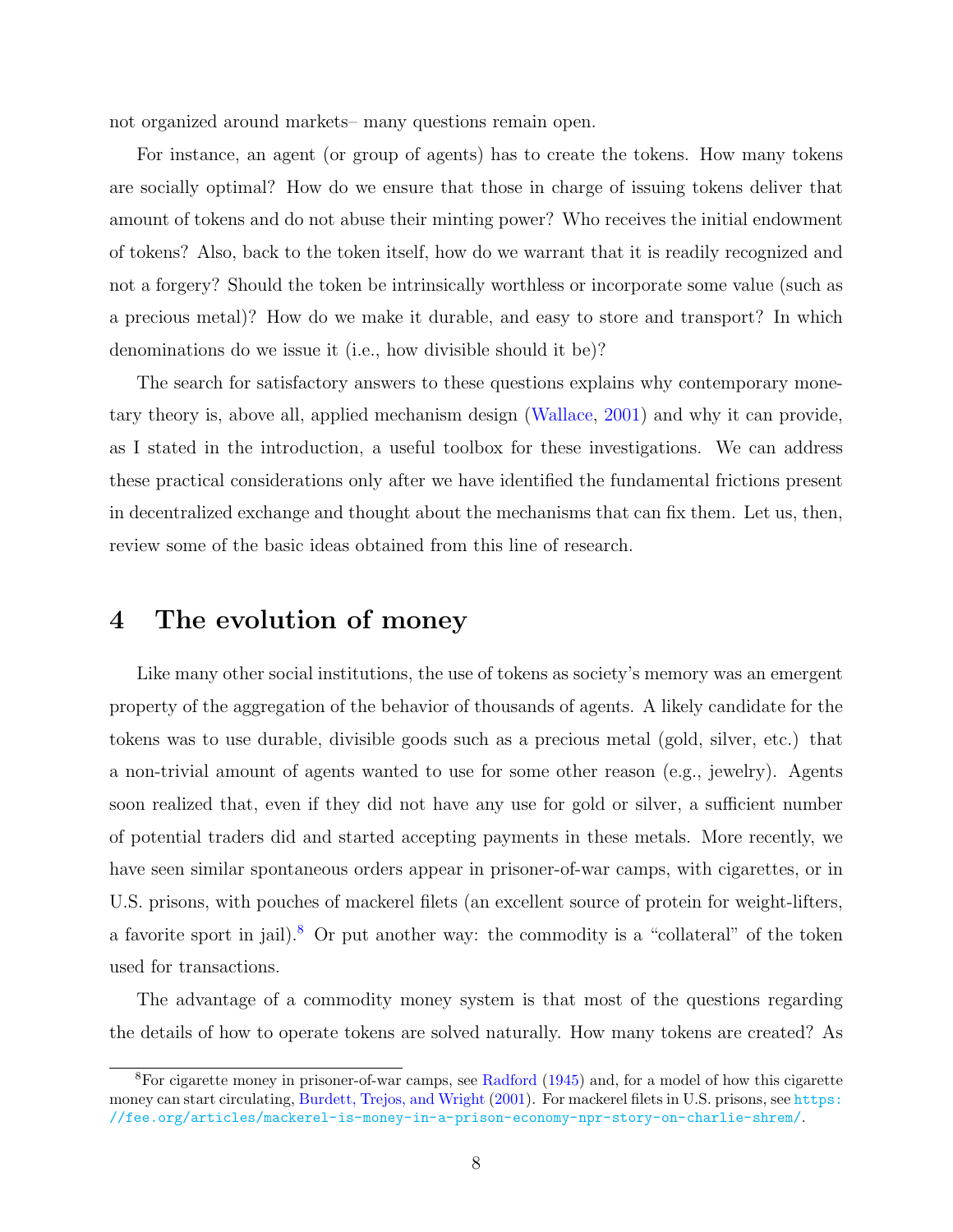many as the commodity producers decided (miners digging underground, Red Cross packages delivering cigarette rations to prisoner-of-war camps). Who gets them? Those who mine the metal (or have a legal claim to it, such as the Spanish Crown had over one-fifth of the silver from the Mexican and Peruvian mines during colonial times). In which denominations? The technically feasible minting of gold and silver (although the technology for doing so evolves over time; see [Sargent and Velde,](#page-22-6) [2003\)](#page-22-6), one cigarette (or a pack), one pouch of mackerel.

The disadvantage of a commodity money system is that producing the commodity is costly. Instead of eating the mackerel or admiring beautiful jewelry on our fingers, we buried the good for no particularly useful purpose. Paraphrasing Keynes: digging a massive hole in the middle of Australia to locate and refine some yellow rocks, taking them to London and digging another gigantic hole in the middle of the City to relocate them again underground is a rather barbaric sequence of events.

So, inevitably, most societies prefer systems in which the tokens are intrinsically worthless: some shells, a piece of paper, playing cards, a plastic chip.<sup>[9](#page-9-0)</sup> The issue, however, is how to convince the agents that accept the intrinsically worthless tokens as society's memory. Almost all existing currencies in the world today solve this challenge thanks to taxes.

#### 5 Treasury bonds as money

A U.S. dollar banknote is a U.S. Treasury bearer bond with a zero coupon. Most other public monies have a similar nature of government debt of the sovereign that prints them. A U.S. dollar banknote is a government debt because the U.S. government accepts it as payment for federal taxes. In fact, with some small exceptions (e.g., serving as a juror in a federal court), payment through U.S. dollars is the only means by which U.S. residents can discharge their obligations to the federal government. A U.S. dollar banknote is a bearer bond because no ownership records are kept. Also, it has a zero coupon because the nominal value of the banknote is constant.<sup>[10](#page-9-1)</sup>

<span id="page-9-0"></span><sup>9</sup>Historically, we have had a whole range of intermediate cases, where the token was only partially backed by a commodity (i.e., it circulated above its intrinsic value) and cases where the commodity was incorporated after the token started to circulate to widen its appeal.

<span id="page-9-1"></span> $10$ There are a few historical examples of banknotes paying interest. For example, the U.S. Treasury issued interest-paying banknotes during the U.S. Civil War, even if the notes were a legal tender at face value. The payment of interest was made by the presentation of the banknote and the clipping of the attached coupons at maturity time.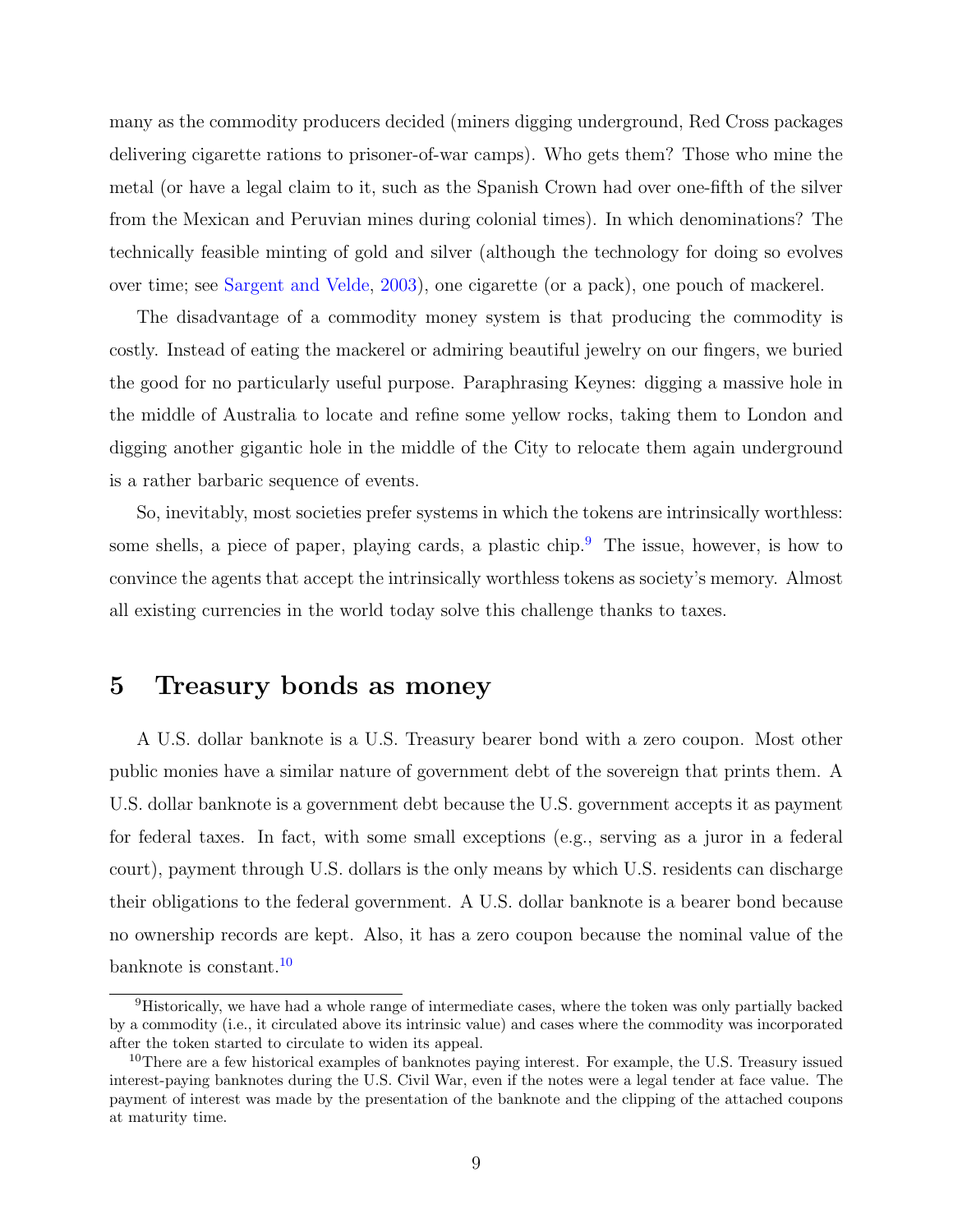The U.S. dollar banknotes are legal tender within the U.S., but their acceptance worldwide depends on the fact that nearly everyone trades or it is just a few trades away from a U.S. taxpayer. In the same way that, in a prisoner-of-war camp, we can easily find someone who wants to smoke cigarettes and, hence, we are willing to accept them as a means of payment even if we do not smoke, we can always find someone in the global economy who has to pay U.S. taxes and, therefore, will accept dollars as payment. Moreover, since the U.S. federal government make millions of daily payments, it has ample opportunity to put this particular form of government debt in circulation. Thus, being somewhat pedantic, the dollar is not a pure fiat money, i.e., it is not money based exclusively on the social convention of its value as a means of payment.

The other explanations for the origin of the dollar are unsatisfactory. Arguing that U.S. dollar banknotes circulate because they are legal tender for private transactions raises the problem that the government cannot adequately verify with what money transactions are performed except for a reduced number of cases. As we have seen repeatedly in societies suffering from high inflation, agents avoid, whenever possible, payment in the currency of their sovereign, even if it means losing the legal protection of legal tender. With high inflation, nobody wants to hold this zero-coupon public debt. This reduced demand imposes an upper bound on the real value of seigniorage that governments can obtain from printing more paper money. More technically, seigniorage is subject to a Laffer curve. And the often-repeated statement that the dollar is "backed" by something (the U.S. economy, gold in the basement of the Federal Reserve Bank of New York) does not really mean anything (except, quite indirectly, through the future sources of real revenue for the government to repay its debt, including banknotes).

Thinking about the U.S. dollar banknotes as government debt is a tremendous step toward understanding the emergence of fiat private monies. In particular, if we have a large organization in a society (not necessarily the government) with which many agents trade, one can imagine that tokens issued by such an organization and accepted as payment for some goods or services can be widely adopted as money. For example, after the fall of the Soviet Union, electricity or energy businesses with a local monopoly often issued "promissory notes" that often became money for a network of companies depending on that energy monopolist. All (or most) of these companies eventually had to pay the local electricity provider and,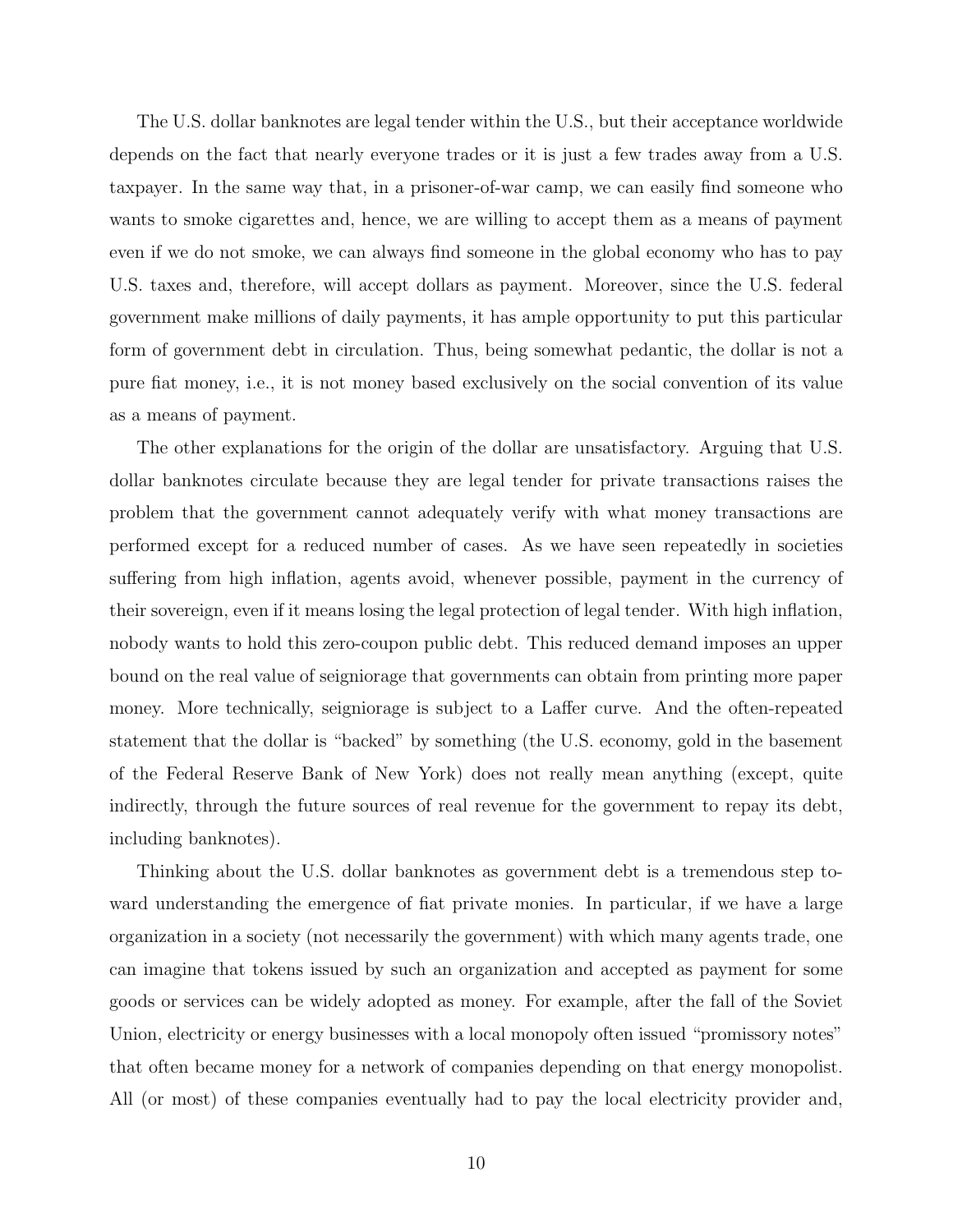thus, the "promissory note" could circulate as a means of exchange that are never redeemed [\(Seabright,](#page-23-2) [2000\)](#page-23-2).

#### 6 Pure fiat private money

We can push the previous argument further (and, yes, we are finally on the cusp of getting to what a cryptocurrency is). We can have pure fiat money that does not depend on having a central payer (the U.S. federal government, the local electricity company), but that circulates merely as a social convention. Everybody accepts the intrinsically worthless token because ... everybody does.

Many historical examples underline that this can occur. In some religious communities in Catalonia, Valencia, and the Balearic Islands (Spain), worthless tokens called pellofes circulated between the 14th and 19th centuries as a means of payment. During the 19th century, in the UK, many remote communities away from the major financial centers did not have enough gold coins or notes of the Bank of England. A common response was to distribute tokens –in copper with a nearly zero value– that circulated as money even when Her Majesty's government did not accept them as tax payments. On some occasions, the tokens were issued by private associations (private fiat money), by local authorities (public fiat money if the local authority did not receive the tokens as payment of taxes), or by a prominent person in the community, such as the largest landowner (a mixed private/public fiat money; as local notables at the time occupied a semi-public position perhaps as justices of the peace).

Later, during the Great Depression, so many local currencies appeared in the United States and Germany and worked with such success that none other than Irving Fisher wrote a book about them [\(Fisher,](#page-21-4) [1993\)](#page-21-4). Today, dozens of communities around the world use, at limited levels, their own private local monies. There is even an activist movement that defends the idea that such currencies are a mechanism to generate local prosperity [\(Greco,](#page-21-5)  $2001$ <sup>[11](#page-11-0)</sup> However, these monies are costly to operate, and the equilibrium that sustains them

<span id="page-11-0"></span><sup>11</sup>We should not confuse these private pure fiat monies with other local community monies that are redeemable by conventional government-issued money, perhaps at a small premium. The latter currencies –such as the "BerkShares" in The Berkshires region of Massachusetts– are employed as promotional devices for a locality or a group of business and are closer to the banknotes issued by banks during times of free banking that were fully backed by gold. See the next paragraph in the main text.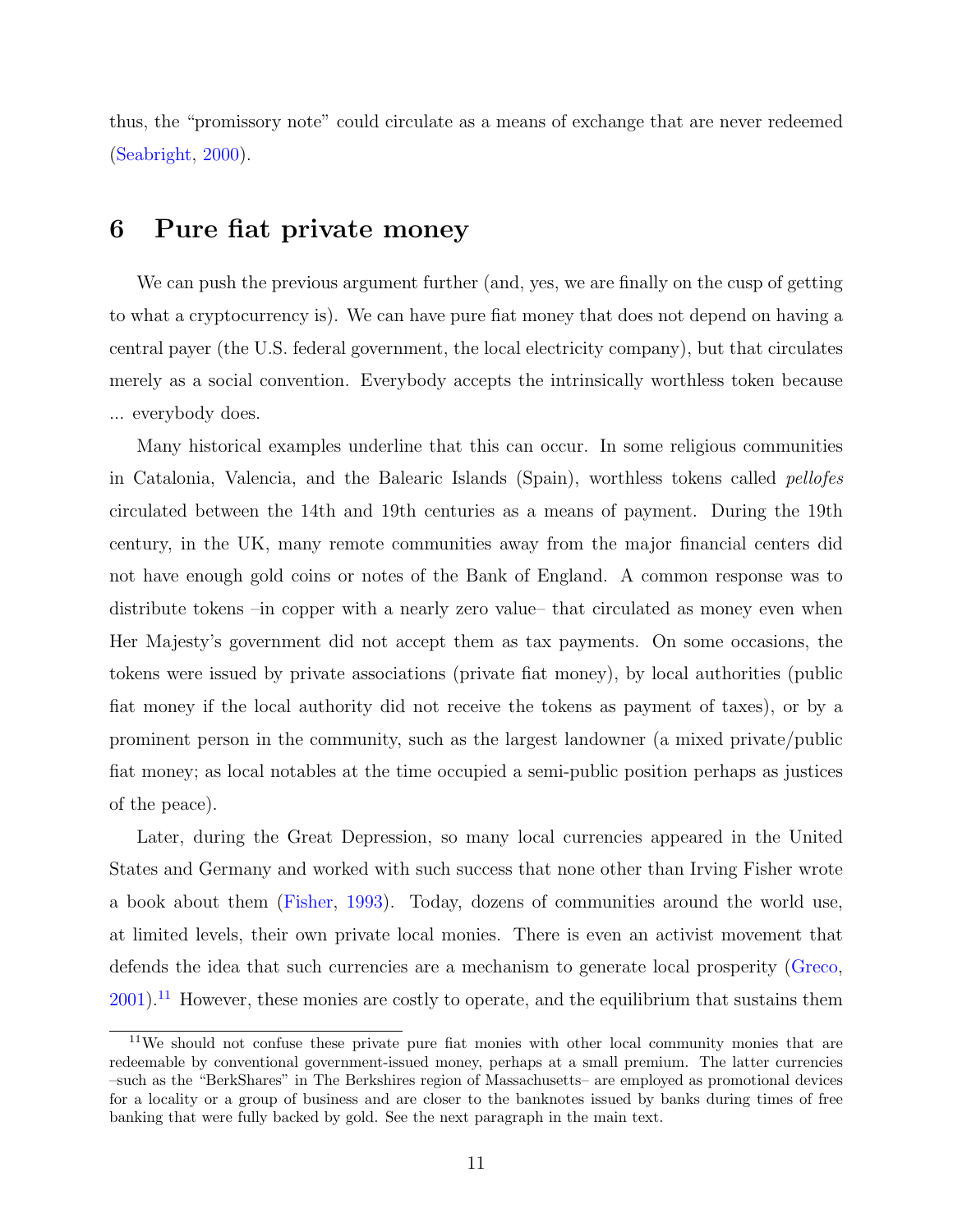tends to be unstable. In Philadelphia, where I live, the "equal dollar" –a fully private fiat money– circulated for 19 years, but it had to wind down due to its operational costs.<sup>[12](#page-12-0)</sup>

Note that the type of private monies I am discussing is different from the private banknotes typically issued during the times of free banking [\(Dowd,](#page-21-6) [1992,](#page-21-6) and [White,](#page-23-3) [1995\)](#page-23-3). Those private banknotes were backed (either by customary commercial practice or by statute) by gold and Treasury bonds. Thus, free banking private banknotes were closer to modern checks or IOUs than to fiduciary private monies, and we can skip a more thorough discussion of them here.<sup>[13](#page-12-1)</sup>

Pure fiat currencies are, by definition, a bubble. Their intrinsic value is zero (or near zero: the paper they are printed on can have some minimum value), but its market value is not zero, it is the inverse of the level of prices expressed in that currency. Its market value is positive because the community that uses this pure fiat currency has coordinated the use of the service, giving it liquidity services. But such liquidity service is not intrinsic to the currency (as dividends are intrinsic to a real asset, such as the fruits of a tree or the flow of dwelling services generated by a house). Liquidity services are merely the product of social convention. Today those liquidity services exist and are valued, but tomorrow they can disappear and they are no longer valued. Or seen another way: A tree, a house, and even gold continue to have value for Robinson Crusoe in his desert island (gold has industrial and health uses). Fiat money does not.

The statement that pure fiat money is a bubble does not depend on whether the price level is 2, 20 or 200. Any positive value of a pure fiat money is a bubble. However, and contrary to the popular use of the word "bubble," the fact that pure fiat money is a bubble is not necessarily negative. Money, as we argued above, allows us to achieve allocations we could not otherwise achieve. Good economists know that the optimal number of bubbles might be bigger than zero (Holmström and Tirole, [2011\)](#page-21-7).

<span id="page-12-0"></span><sup>12</sup><https://generocity.org/philly/2014/07/14/...>

<equal-dollars-alternative-currency-out-of-circulation-after-19-years/>.

<span id="page-12-1"></span><sup>&</sup>lt;sup>13</sup>There is a large literature on private monies that are backed by real assets. Among the most recent papers, I can highlight [Selgin and White](#page-23-4) [\(1994\)](#page-23-4), [Cavalcanti, Erosa, and Temzelides](#page-20-7) [\(1999,](#page-20-7) [2005\)](#page-20-8), [Cavalcanti](#page-20-9) [and Wallace](#page-20-9) [\(1999\)](#page-20-9), [Williamson](#page-23-5) [\(1999\)](#page-23-5), [Berentsen](#page-20-10) [\(2006\)](#page-20-10), and [Monnet](#page-22-7) [\(2006\)](#page-22-7).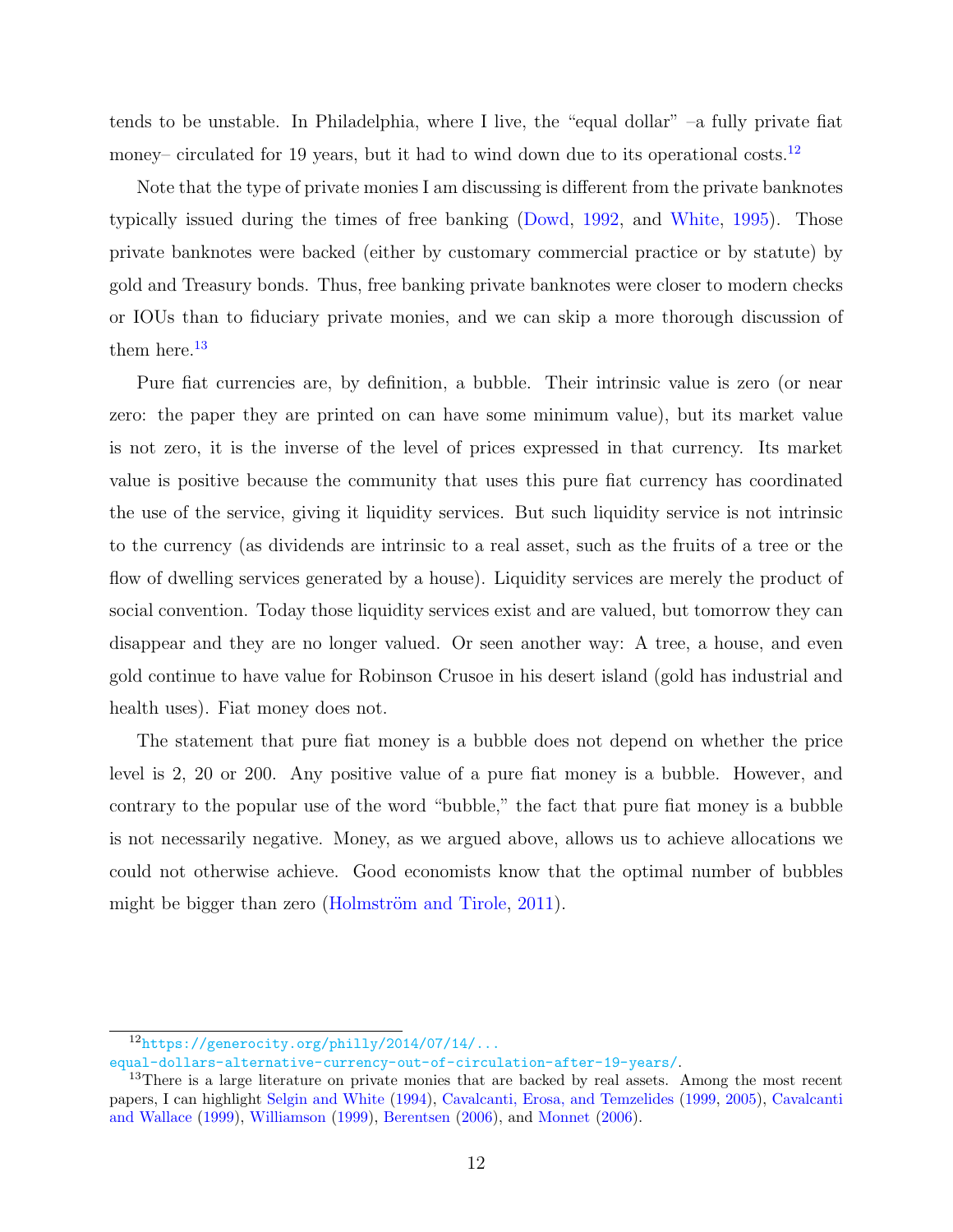#### <span id="page-13-0"></span>7 Cryptocurrencies as pure fiat private money

From the perspective of monetary economics, cryptocurrencies are nothing more than another example of the private pure fiat monies that I described in the previous section. They are intrinsically worthless tokens that we use as the memory of transactions and adopted by social convention. In fact, they are even more intrinsically worthless than banknotes, since a cryptocurrency –a collection of electronic zeros and ones– does not even have the residual value of the paper (and its aesthetic allures) in which banknotes are printed.

There are, however, several considerations that make cryptocurrencies different from previous private pure fiat monies. These considerations justify calling cryptocurrencies the next step in the development of "memory" technologies.

First, the reliance on a computer network for the issuance and control of the currency solves the logistical difficulties that had traditionally limited the expansion of private fiat monies and allows for fast clearing and settlement of payments. A cryptocurrency does not need to set up a printing press, a transportation system, a procedure to retire old banknotes and replace them with new ones, etc. A cryptocurrency can be born and grow exponentially in a matter of weeks thanks to the ubiquity of the internet. This does not necessarily imply that the total costs of the cryptocurrency are lower. The software development and the required computers and the electricity they consume can add up to a significant amount of resources. But since agents who want to use the cryptocurrency bring most of those resources to the table, the creators of a cryptocurrency incur a much lower operational burden.<sup>[14](#page-13-1)</sup>

Second, cryptocurrencies, thanks to their reliance on modern cryptographic techniques, solve most of the problems related to forgery and fraud [\(von zur Gathen,](#page-23-6) [2015\)](#page-23-6). While small local private monies rarely suffer from criminal attacks of importance (the potential gain is too tiny to attract evil minds), as soon as they grow, they are subject to the pervasive drawbacks of payment systems. Rumor has it that when someone asked Slick Willie Sutton (1901-1980), the notorious Brooklyn bank robber, why he robbed banks, he replied: "Because

<span id="page-13-1"></span><sup>14</sup>Note that I have carefully avoided talking in the main text about the computers and electricity consumption of the "miners" in cryptocurrencies such as Bitcoin that mint new currency to those members of the network that satisfy a proof-of-work condition as a way to update the blockchain. While these computers and electricity consumption are considerable, one can design cryptocurrencies that do not rely on "miners." Therefore, this is a problem of one cryptocurrency, Bitcoin (and of proof-of-work conditions when used to reward network participants), not of cryptocurrencies in the abstract.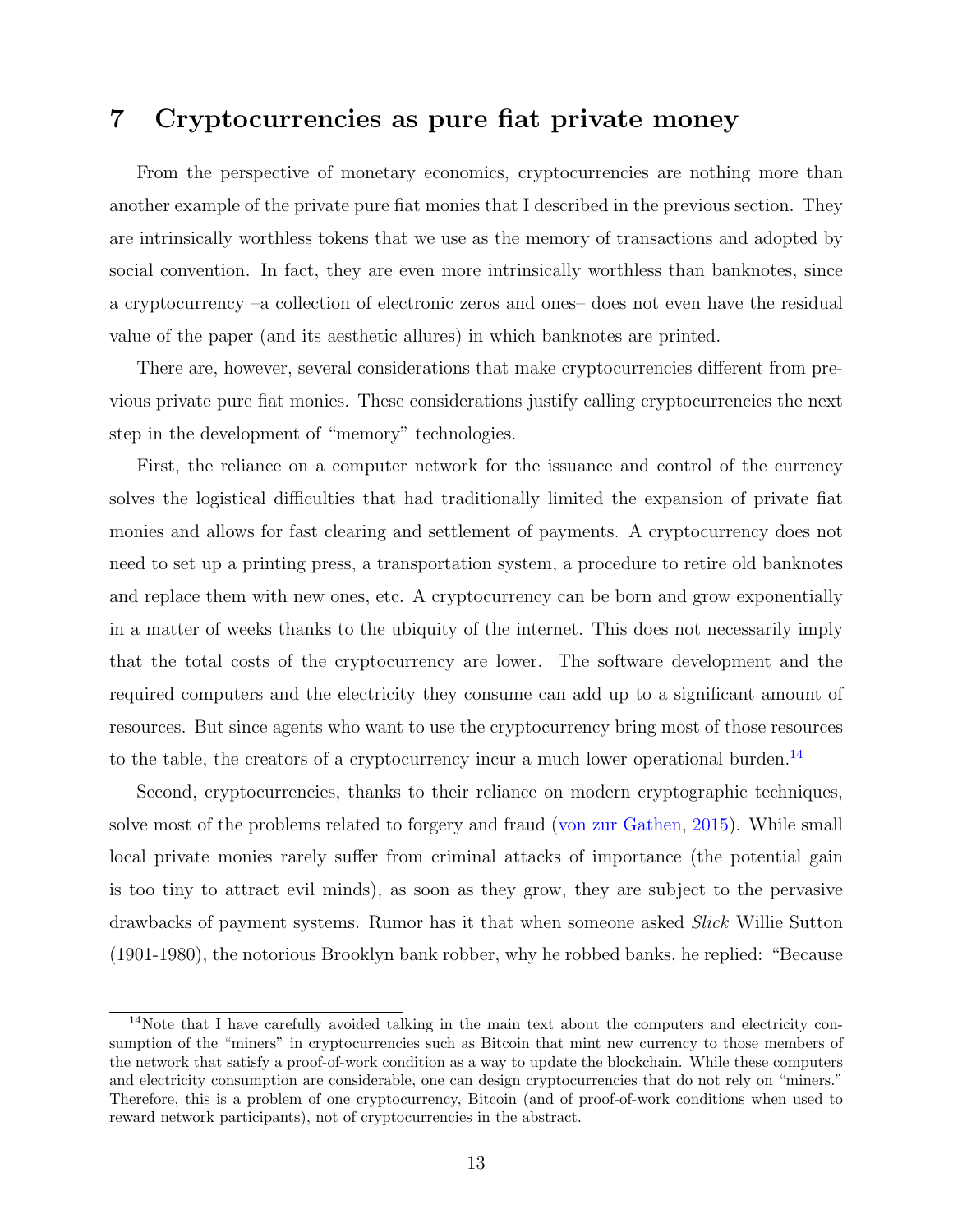that's where the money is."<sup>[15](#page-14-0)</sup> Even more so for payment systems. Those systems are where money *really* is. See, for example, the evidence regarding these criminal activities in [Gorton](#page-21-8) [\(1989\)](#page-21-8). Since it is not feasible for traditional private monies to implement extensive anticounterfeiting measures and hire a police force to fight counterfeiters, the systems cannot scale. In contrast, cryptocurrencies can scale without inordinate fear of criminals subverting them.

This is not to say that cryptocurrencies are free from criminal activities (beyond using cryptocurrencies to preserve anonymity in illegal transactions). Passwords and cryptographic keys can be stolen. Encryption algorithms can be attacked. The point in the main text is that such activities are much harder than the relatively straightforward undertaking of printing fake banknotes. Furthermore, not all problems are eliminated by cryptography.

An example is a "Goldfinger" attack on a permissionless blockchain.<sup>[16](#page-14-1)</sup> If you recall the famous 007 movie, Auric Goldfinger plans to break into Fort Knox, not to steal the gold as in the original Ian Fleming novel (a logistical nightmare that was quickly criticized by the reviewers of the novel), but to detonate a small, particularly dirty nuclear bomb inside the bullion depository and radiate the U.S. gold stock out of circulation. In that way, Goldfinger's stock of gold will appreciate in value considerably. Similarly, the owner of a rival cryptocurrency or a foreign power may install enough computing power to achieve "false" consensus in Bitcoin, not to profit directly from it, but to destroy the payment system and benefit indirectly from such demise. Practitioners in the industry suggest that the cost of a "Goldfinger" attack to Bitcoin is only a few billion U.S. dollars, well within reach of even a mid-sized rogue regime (and, probably, within the reach of a syndicate of miners).

Third, and linked with the limitations of fraud, cryptocurrencies offer a higher degree of anonymity than other fiat monies. This protection can be used both for nefarious goals, such as drug trafficking, or for self-protection against the various predatory governments existing on the planet. Anonymity was probably crucial in letting Bitcoin take off from being an obscure proposal by a secretive software developer into a worldwide phenomenon (see, for this point, [Popper,](#page-22-1) [2015\)](#page-22-1).

<span id="page-14-1"></span><span id="page-14-0"></span><sup>&</sup>lt;sup>15</sup>Sutton denied having ever said that but se non è vero, è ben trovato.

<sup>&</sup>lt;sup>16</sup>Permissionless blockchains, such as the one in Bitcoin, can be joined freely by any willing agent. Other blockchains require a permit from a centralized authority in charge of supervising the system. Hardcore supporters of Bitcoin argue that permissionless blockchains are essential to the project of eliminating the need of having to trust a central authority.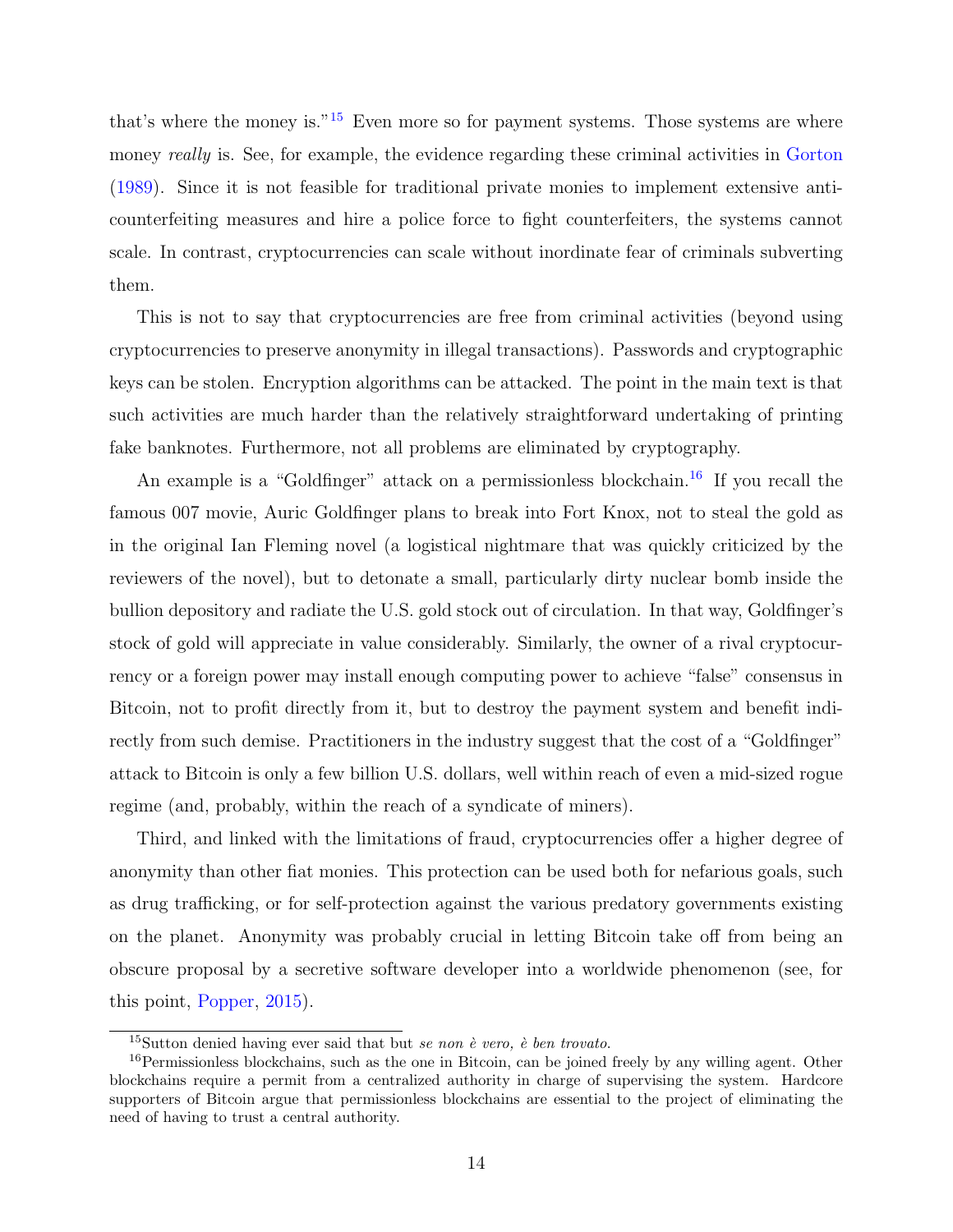Fourth, cryptocurrencies offer, through their software protocol, a form of self-commitment. Instead of having to rely on a central monetary authority deciding how many banknotes to print, cryptocurrencies can incorporate rules whereby the issuance of new money is automatized at a predetermined speed. This eliminates, in principle, the risk of excessive or insufficient issuance. While many of the evangelists of cryptocurrencies preach the pathbreaking consequences of such automatization, the reality is less sanguine. A consensus in the network can change protocols (as we have seen in several hard forks of existing cryptocurrencies, such as Bitcoin Cash).[17](#page-15-0) Political history offers sufficient examples of majorities extracting rents from minorities, even at the cost of lower total surplus, to be suspicious about the reliability of majoritarian protections against time inconsistencies in protocol definitions.

Fifth, the software ecosystem built around cryptocurrencies allows for a relatively easy generalization of "smart contracts" [\(Cong and He,](#page-20-11) [2018\)](#page-20-11). Such contracts are nothing more than Arrow securities whose payment is enforced by the software. For example, Alice can agree with Bob that, if on September 8, 2019, at 12.00 pm EST, the AP wire reports that the temperature in Philadelphia is equal to or above 90◦F, Alice will pay Bob one bitcoin. A smart contract works as an electronic escrow account, whereby the system will ensure that Alice's position is always at least one bitcoin before September 8, 2019, at 12.00 pm EST, verifying whether the condition is satisfied, and completing the payment if it is.

Currently, there are three mechanisms to enforce this type of contingent contract. All three are inferior to smart contracts. The first mechanism is to trade in an organized market, where conditions of the contract are standardized and verified by a third party. Participants are asked to post collateral or margin calls to ensure delivery of payments. Trading in organized markets limits the set of available contracts and posting collateral, beyond being expensive, does not eliminate counter-party risk (lack of commitment may be, in practice, even more severe than anonymity as a friction to trade; see [Kiyotaki and Moore,](#page-21-9) [2002\)](#page-21-9). The second mechanism is to employ escrow accounts and lawyers to operate those accounts. Not only is this costly, but it also raises the problem of lawyers underperforming on their fiduciary obligations. However, this second mechanism is often the only open route for complex transactions, for example, in international trade. Third, one can rely on the legal system. However,

<span id="page-15-0"></span><sup>&</sup>lt;sup>17</sup>About the costs and benefits of hard forks, see the insightful points made by [Abadi and Brunnermeier](#page-20-3) [\(2018\)](#page-20-3).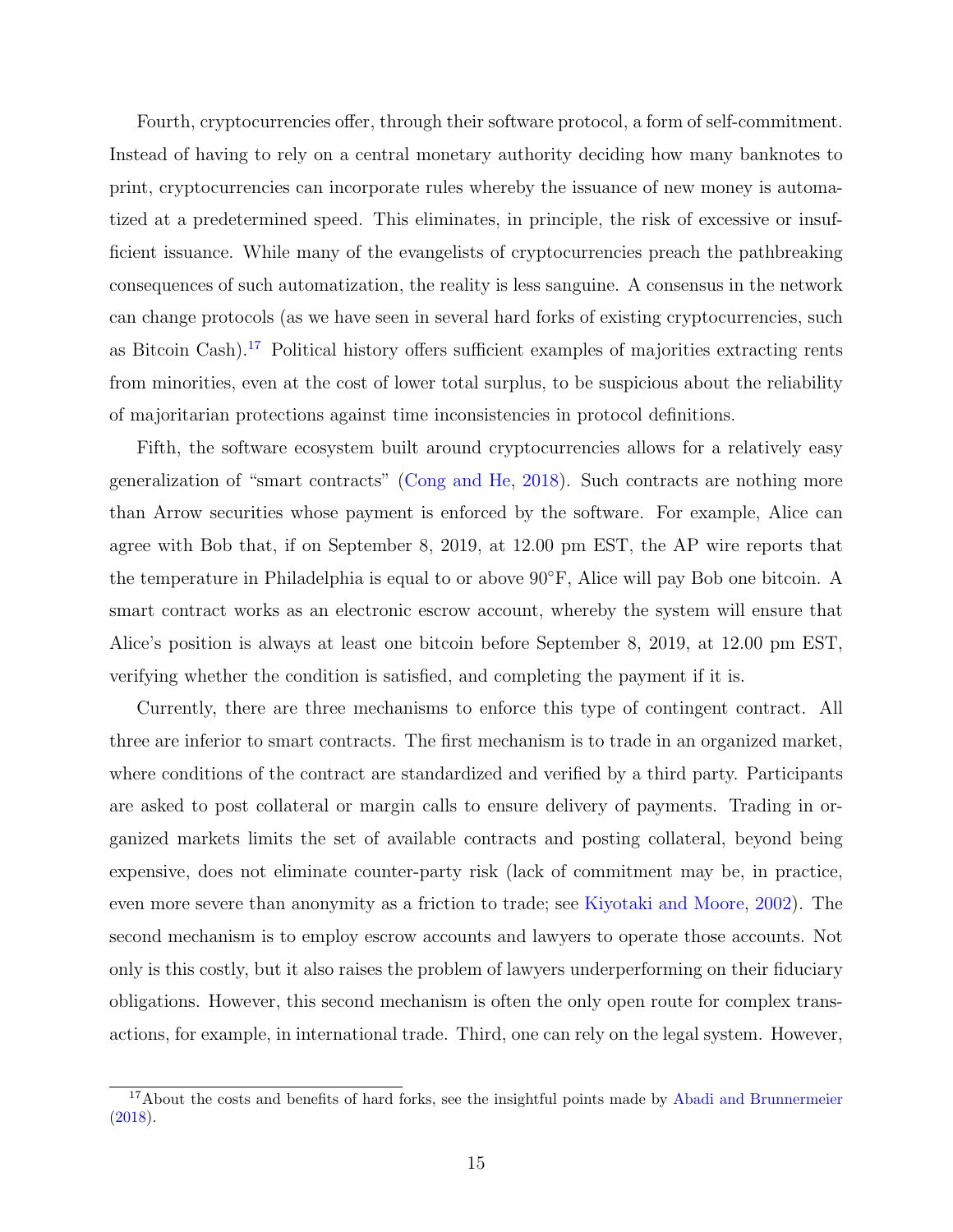civil cases for breach of contract are notoriously slow and expensive. Smart contracts, therefore, are a highly attractive alternative to the three mechanisms I just outlined.[18](#page-16-1) At the same time, one can design hybrid payment systems that use government-issued currencies and still allow for smart contracts. This would amount to a system of highly automatized escrow accounts.

In summary: cryptocurrencies are the next step in the evolution of private fiat monies as memory. As such, they have introduced many important innovations that payment systems can take advantage of, such as recent cryptographic techniques, fast clearing and settlement, and smart contracts. But can we expect that a monetary system based on the competition of private monies will deliver good social results, as defended by [Klein](#page-22-8) [\(1974\)](#page-22-8), [Hayek](#page-21-0) [\(1999\)](#page-21-0), and [Selgin and White](#page-23-4) [\(1994\)](#page-23-4)?

#### <span id="page-16-0"></span>8 Cryptocurrencies vs. government-issued money

In a recent paper, Daniel Sanches and I propose some answers to the previous question [\(Fern´andez-Villaverde and Sanches,](#page-21-1) [2018\)](#page-21-1). To do so, we build a model of competition among privately issued fiduciary currencies by extending the celebrated environment in [Lagos and](#page-22-9) [Wright](#page-22-9)  $(2005)$ , a workhorse of modern monetary economics.<sup>[19](#page-16-2)</sup> We augment the standard Lagos-Wright model by including entrepreneurs who can issue their currencies to maximize profits or by automata following a predetermined algorithm (as in Bitcoin). Otherwise, the model is standard. In this framework, competition is perfect. All private currencies have the same ability to settle payments, and each entrepreneur behaves parametrically with respect to prices.[20](#page-16-3)

Despite its simplicity, our analysis offers several valuable insights. In general, a monetary

<span id="page-16-1"></span><sup>18</sup>Unfortunately, smart contracts do not fix all relevant problems. For example, smart contracts can transfer ownership, but not possession, of physical goods. Smart contracts can also make collusion between incumbents more effective [\(Cong and He,](#page-20-11) [2018\)](#page-20-11).

<span id="page-16-2"></span><sup>19</sup>Using Lagos-Wright's environment is not central to the main thrust of the results. All that one needs to get results that are roughly equivalent to ours is to have a model where money is essential in the sense of [Wallace](#page-23-1) [\(2001\)](#page-23-1). Giving money an essential role can be done in an anonymous, decentralized market, as in [Lagos and Wright](#page-22-9) [\(2005\)](#page-22-9), but also with an overlapping generations model, with a model with different trading locations, and with several other environments.

<span id="page-16-3"></span> $^{20}$ Market power will only make our results below regarding lack of efficiency stronger. Market power, however, can change the results regarding price stability as reputation may start playing a role for entrepreneurs interested in maximizing discounted intertemporal profits. However, the effectiveness of reputation is subject to limitations [\(Mailath and Samuelson,](#page-22-10) [2006\)](#page-22-10).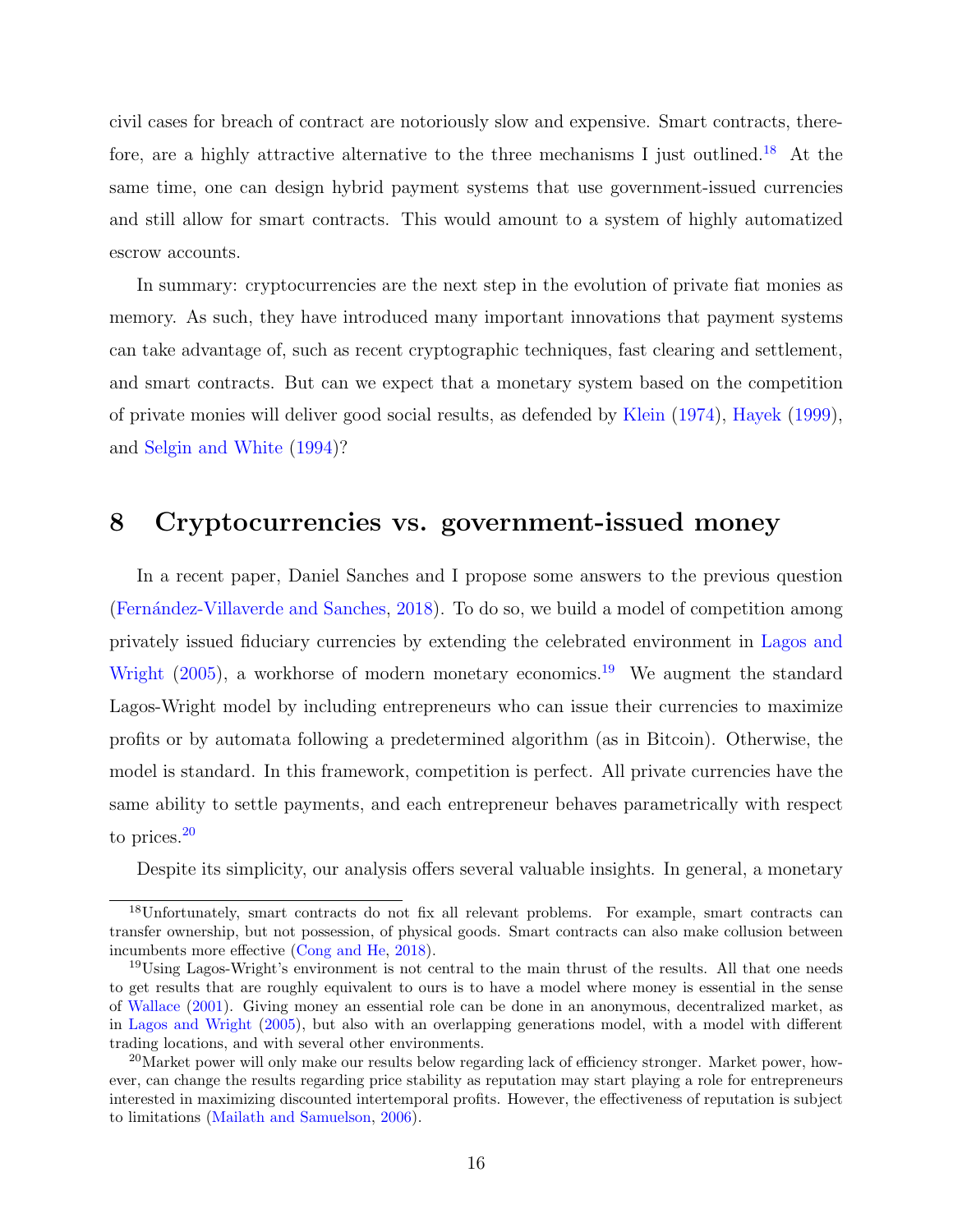equilibrium with private monies will not deliver price stability. When a profit-maximizing entrepreneur issues money, that agent will try to maximize the real value of seigniorage. There are many cost functions when minting money, so this maximization does not imply that the entrepreneur delivers a stable currency. For example, if the cost function has a positive derivative at zero minting, entrepreneurs will always have an incentive to mint additional units of the currency. When [Hayek](#page-21-0) [\(1999\)](#page-21-0) conjectured that a system of private monies competing among themselves would provide a stable means of exchange, he was, in general, wrong.

When an automaton issues money, there is no particular reason why the quantity of money coded in the software will be compatible with price stability (except by a "divine coincidence"). Bitcoin has already decided how many new units of currency will be issued in 2022, even though nobody knows what the demand for currency will be in that year.<sup>[21](#page-17-0)</sup>

Even when the cost function of minting money is such that we have an equilibrium with price stability, there is a continuum of equilibrium trajectories where the value of private monies monotonically converges to zero. The self-fulfilling inflationary episodes construed by [Obstfeld and Rogoff](#page-22-11) [\(1983\)](#page-22-11) and [Lagos and Wright](#page-22-12) [\(2003\)](#page-22-12) in economies with government-issued money are not an exclusive feature of public monies.<sup>[22](#page-17-1)</sup> Self-fulfilling inflationary episodes are, instead, the consequence of using intrinsically worthless tokens (even if they are electronic and issued by private profit-maximizing, long-lived entrepreneurs), whose valuation can change depending on expectations about the future. If the reason that we value a token is the liquidity services it provides, in general, many equilibrium trajectories provide widely diverging liquidity services, each of them giving a different valuation of the cryptocurrencies and completely unhinged from any fundamental. The wild variations in the price of bitcoin come with the territory. They are not a temporary bug of the cryptocurrency. They are a bug.

However, as economists, we do not care about price stability per se. The goal of a well-behaved monetary system must be to achieve some efficiency goal. There is a third,

<span id="page-17-0"></span><sup>&</sup>lt;sup>21</sup>There is a small uncertainty regarding the number of bitcoins effectively in circulation, as some bitcoin holders may die (or loss their private keys) without making appropriate arrangements for the transfer of ownership. The large number of coin hoards from the Late Roman Empire and the Early Middle Ages discovered in Europe suggests that many owners of wealth do not efficiently accomplish such transfer of ownership.

<span id="page-17-1"></span> $22$ See, also, for a related argument, [Kareken and Wallace](#page-21-10) [\(1981\)](#page-21-10).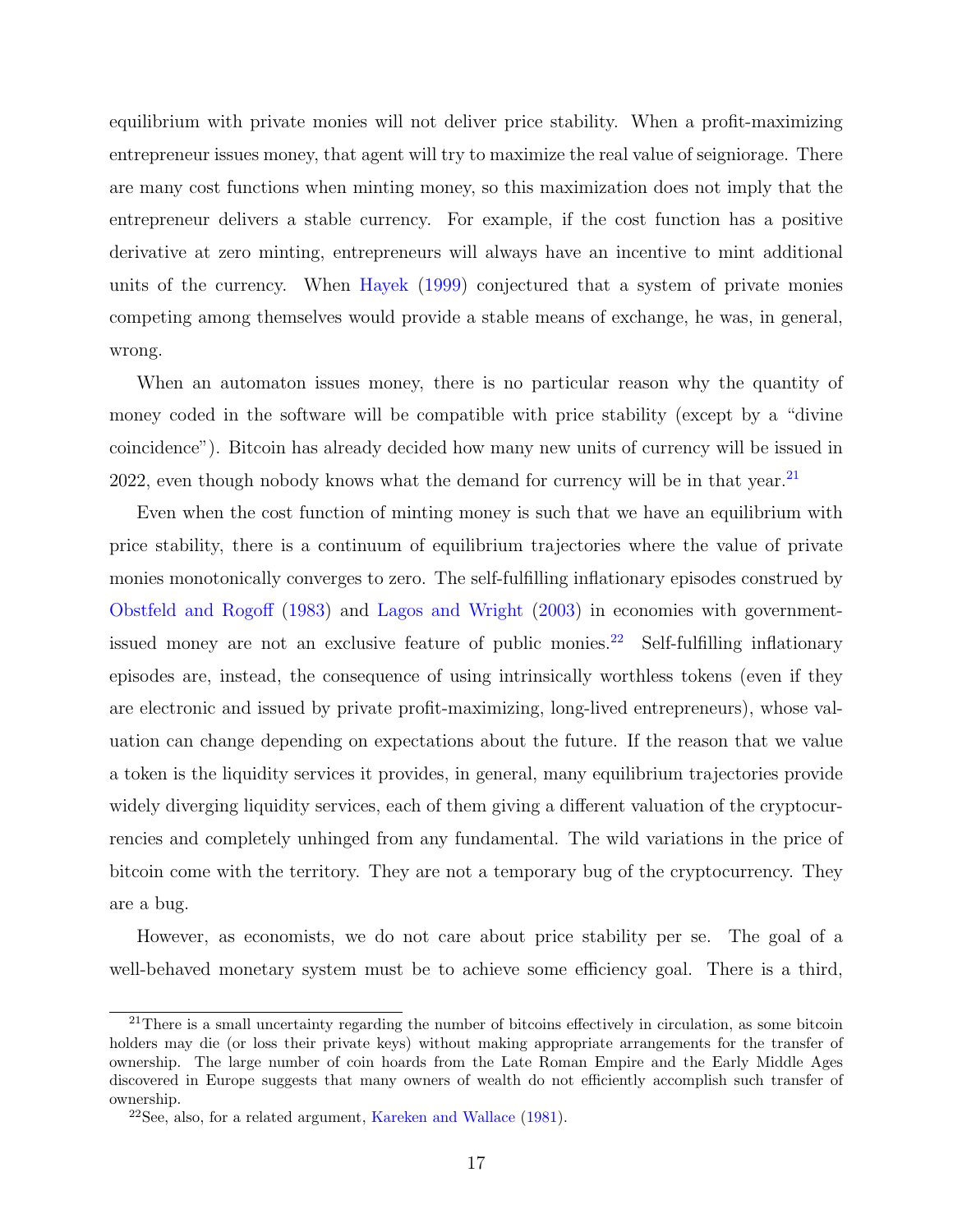and perhaps most important, result: A pure private monetary system does not provide the socially optimum quantity of money even in the equilibrium with stable prices. Despite having entrepreneurs that take prices parametrically, competition cannot provide an optimal outcome because entrepreneurs (or the software protocol) do not internalize, by minting additional tokens, the pecuniary externalities they create in the market with trading frictions at the core of all essential models of money. These pecuniary externalities mean that, at a fundamental level, the market for currencies is very different from the market for goods such as bananas, and the forces that drive optimal outcomes under perfect competition in the market for bananas will fail in the market for money. The "price" of money itself does not play a fully allocative role: if one believes that money is used because there are frictions in transactions, one should not believe that the market can provide the right amount of money. This argument slightly modifies the ideas in [Friedman](#page-21-11) [\(1960\)](#page-21-11), and [Friedman and Schwartz](#page-21-12) [\(1986\)](#page-21-12) and explains why Friedman, so keen on letting the market operate in most dimensions, was skeptical of its role regarding the supply of money.<sup>[23](#page-18-0)</sup>

These three results cast severe doubts on the usefulness of private fiduciary monies. In most cases, those systems will not deliver price stability and, even when it does, it will always be subject to self-fulfilling inflationary episodes, and it will supply a suboptimal amount of money. The currency competition allowed by cryptocurrencies works only sometimes, and partially.

Of course, there is a counterbalancing argument. Governments can issue good money (and thanks to their taxing power, achieve first best), but they can also issue a bad one. Perhaps due to government's inability to tax or because of misguided economic beliefs, governmentissued fiat money has been subject to massive inflations and, in the most severe cases, hyperinflations. Most recently Venezuela has joined a club of hyperinflationary governments that includes illustrious members such as the Revolutionary French National Assembly from 1789 to 1796, the Confederate States of America from 1861 to 1865, the German Weimar Republic from 1918 to 1924, and Zimbabwe in the 2000s. Cryptocurrencies, with all their problems, are likely to be less harmful to human welfare than these governments. As is common in economic policy, neither of the options available is entirely satisfactory, and prudence should determine, in each concrete situation, which is the way to go.

<span id="page-18-0"></span><sup>23</sup>See [Fischer](#page-21-13) [\(1986\)](#page-21-13) for a fascinating comparison of Hayek's and Friedman's views on money.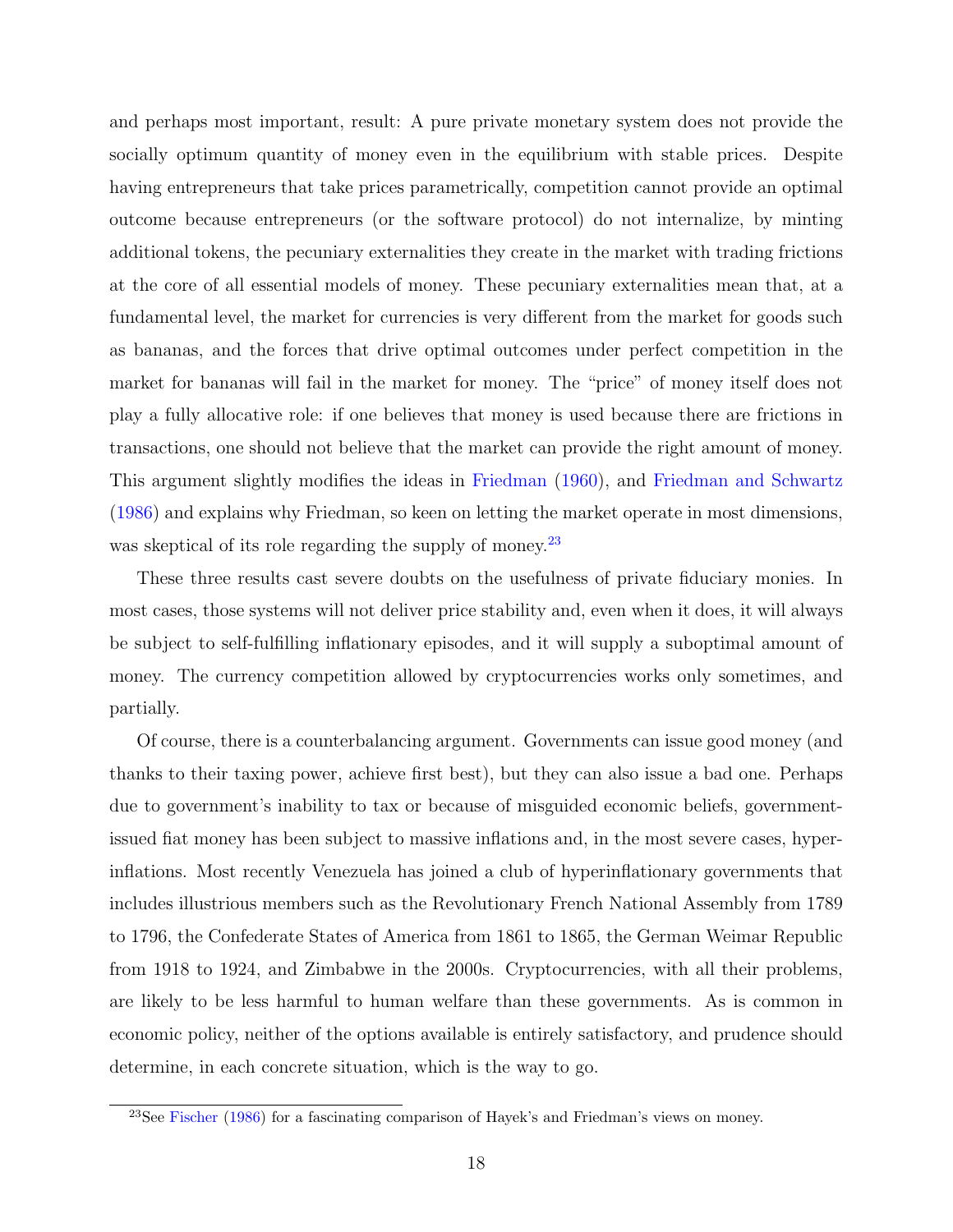In fact, one of the most compelling arguments for cryptocurrencies is that their presence might discipline governments into implementing better monetary policies. Even if the total market cap of cryptocurrencies is small, we know from standard results in game theory that the mere presence of an off-equilibrium path (we *could* use cryptocurrencies) can dramatically change equilibrium outcomes (the actual behavior of a central bank).

### 9 Conclusion

The last ten years have changed the landscape of monetary economics in ways nobody could have forecasted. The surge of cryptocurrencies has realized the old idea of [Hayek](#page-21-0) [\(1999\)](#page-21-0) of currency competition not thanks to an explicit decision of governments but (and Hayek would have appreciated the irony in it) through the actions of a multitude of decentralized agents.

Cryptocurrencies are, in my assessment and contrary to Hayek's conjecture, worse than a well-run government fiat money. They do not solve any problem regarding how to achieve optimal allocations under decentralized trade that public monies cannot address (perhaps with some minor improvements such as the speed of clearing houses). Cryptocurrencies illuminate, however, many routes that most monetary systems are likely to explore in the short term. First, the move away from cash into pure electronic forms of currency will likely only accelerate, thanks to ideas developed by cryptocurrencies. Second, the payment infrastructure (i.e., how we keep ledgers) is bound to change to speed up transactions, reduce their cost, and limit counter-party risk thanks to the competitive pressure of blockchains. Third, by offering an alternative to government monies, cryptocurrencies might discipline some of the worst offenders of monetary stability.

Economists have, nevertheless, an important role to play in how we travel these routes. So far, much of the work involved with cryptocurrencies, the blockchain, and related technologies has been done by software developers and engineers. However, as valuable as their contributions are, software developers and engineers can benefit from interacting with the insights that 300 years of monetary economics can bring to the table. Hopefully, in 25 years, a better monetary system will have come forward, thanks to those interactions.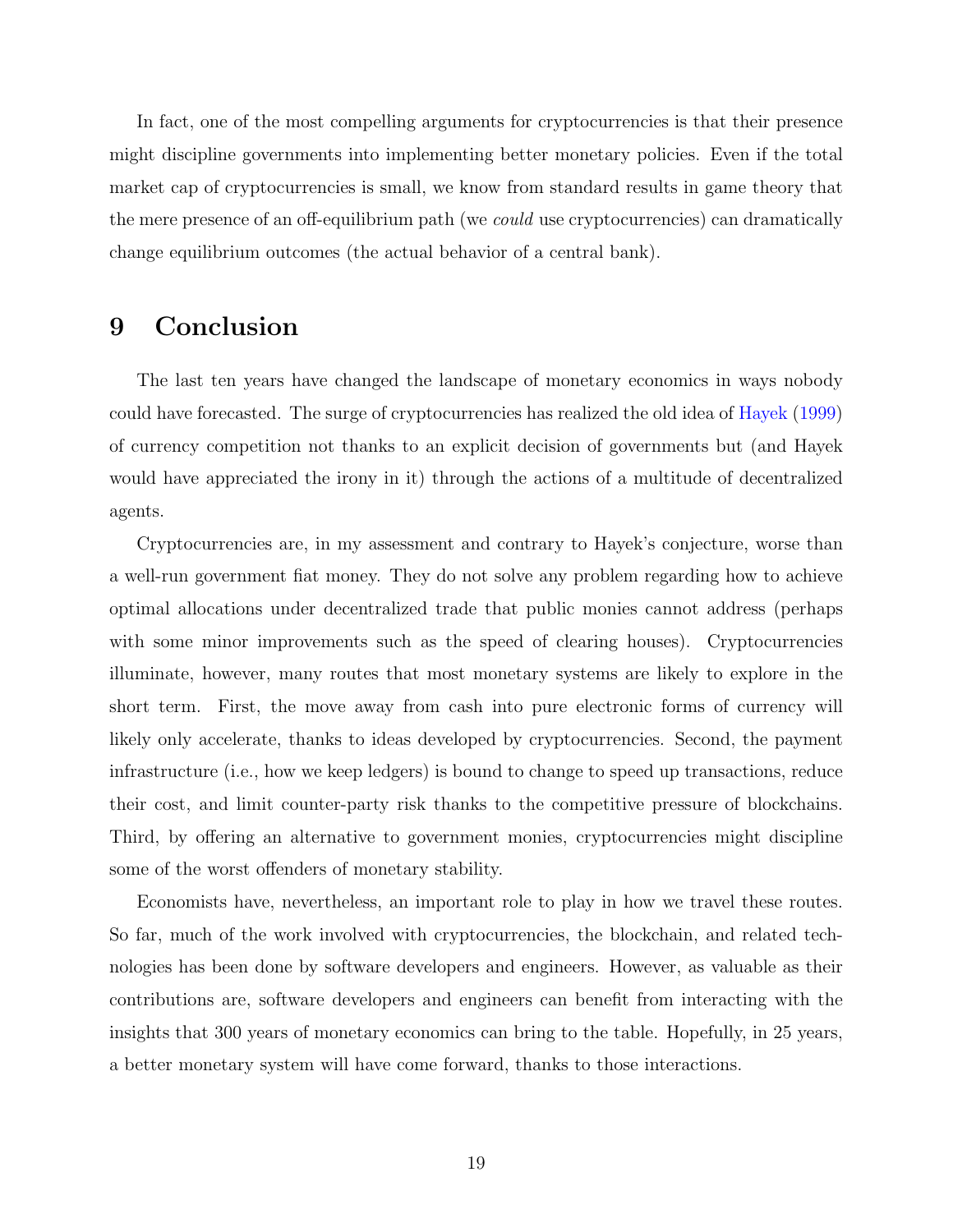#### References

- <span id="page-20-3"></span>Abadi, J., and M. Brunnermeier (2018): "Blockchain economics," Mimeo, Princeton University.
- <span id="page-20-1"></span>Antonopoulos, A. M. (2015): Mastering Bitcoin. O'Reilly.
- <span id="page-20-10"></span>BERENTSEN, A. (2006): "On the private provision of fiat currency," *European Economic* Review, 50(7), 1683–1698.
- <span id="page-20-2"></span>BORDO, M. D., AND A. T. LEVIN (2017): "Central bank digital currency and the future of monetary policy," Working Paper 23711, National Bureau of Economic Research.
- <span id="page-20-4"></span>Budish, E. (2018): "The economic limits of Bitcoin and the blockchain," Working Paper 24717, National Bureau of Economic Research.
- <span id="page-20-6"></span>BURDETT, K., A. TREJOS, AND R. WRIGHT (2001): "Cigarette money," Journal of Economic Theory, 99(1),  $117 - 142$ .
- <span id="page-20-5"></span>Catalini, C., and J. S. Gans (2016): "Some simple economics of the blockchain," Working Paper 22952, National Bureau of Economic Research.
- <span id="page-20-7"></span>Cavalcanti, R. d. O., A. Erosa, and T. Temzelides (1999): "Private money and reserve management in a random-matching model," Journal of Political Economy, 107(5), 929–945.

- <span id="page-20-9"></span>CAVALCANTI, R. D. O., AND N. WALLACE  $(1999)$ : "Inside and outside money as alternative media of exchange," Journal of Money, Credit and Banking, 31(3), 443–57.
- <span id="page-20-0"></span>Chuen, D. L. K. (2015): Handbook of Digital Currency: Bitcoin, Innovation, Financial Instruments, and Big Data. Elsevier.
- <span id="page-20-11"></span>Cong, L. W., and Z. He (2018): "Blockchain disruption and smart contracts," Working Paper 24399, National Bureau of Economic Research.

<span id="page-20-8"></span><sup>(2005): &</sup>quot;Liquidity, money creation and destruction, and the returns to banking," International Economic Review, 46(2), 675–706.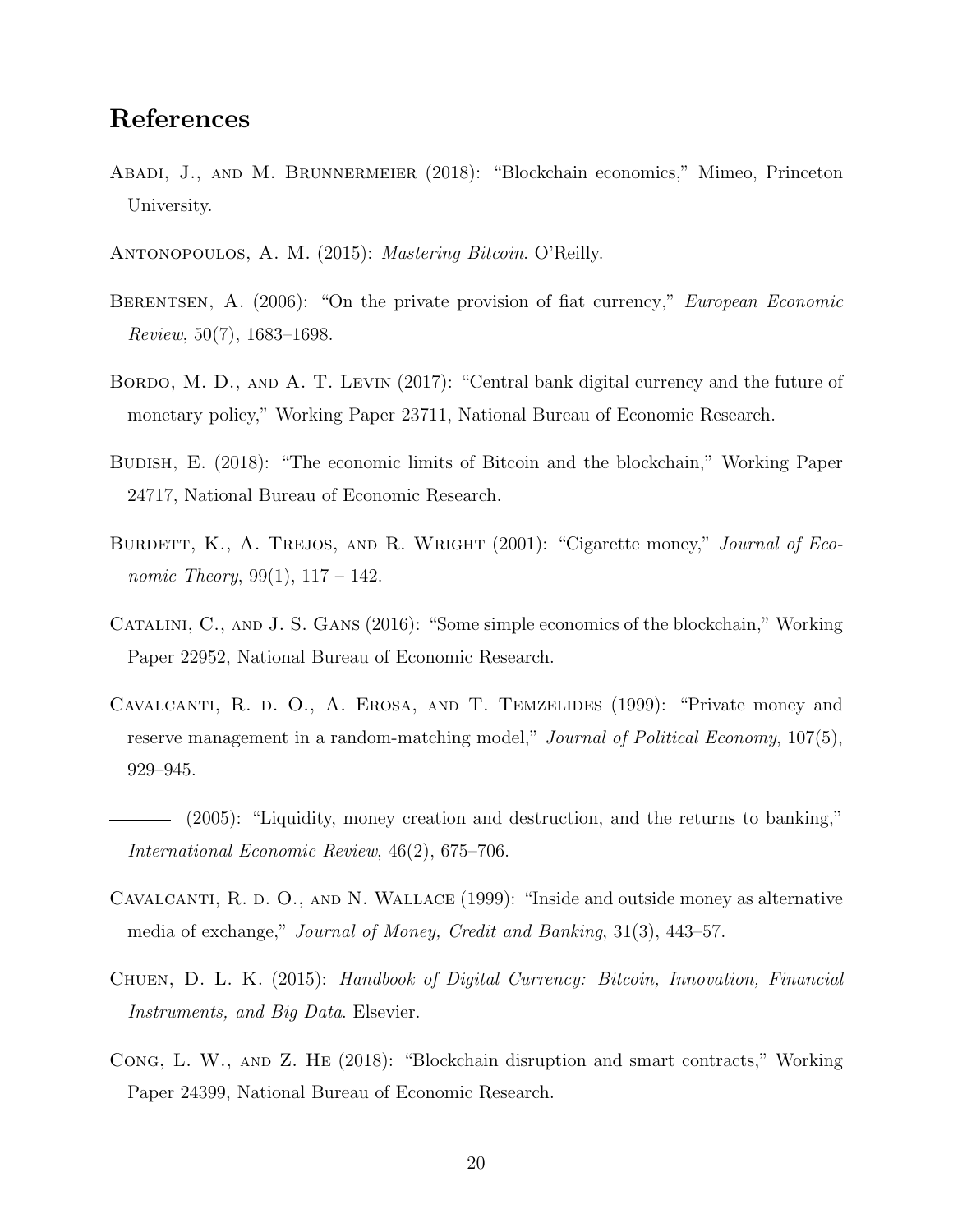<span id="page-21-6"></span>DOWD, K. (1992): The Experience of Free Banking. Routledge.

- <span id="page-21-1"></span>FERNÁNDEZ-VILLAVERDE, J., AND D. SANCHES (2018): "Can currency competition work?," Mimeo, University of Pennsylvania.
- <span id="page-21-13"></span>Fischer, S. (1986): "Friedman versus Hayek on private money: Review essay," Journal of Monetary Economics, 17(3), 433–439.
- <span id="page-21-4"></span>Fisher, I. (1993): Stamp Scrip. Adelphi Company.
- <span id="page-21-11"></span>FRIEDMAN, M. (1960): A Program for Monetary Stability. Fordham University Press.
- <span id="page-21-12"></span>FRIEDMAN, M., AND A. J. SCHWARTZ (1986): "Has government any role in money?," Journal of Monetary Economics, 17(1), 37–62.
- <span id="page-21-2"></span>GIRASA, R. (2018): Regulation of Cryptocurrencies and Blockchain Technologies: National and International Perspectives. Springer International Publishing.
- <span id="page-21-8"></span>Gorton, G. (1989): "An introduction to Van Court's Bank Note Reporter and Counterfeit Detector," Working paper, University of Pennsylvania.
- <span id="page-21-5"></span>GRECO, T. H. (2001): Money: Understanding and Creating Alternatives to Legal Tender. Chelsea Green Publishing.
- <span id="page-21-0"></span>Hayek, F. (1999): "The denationalization of money: An analysis of the theory and practice of concurrent currencies," in The Collected Works of F.A. Hayek, Good Money, Part 2, ed. by S. Kresge. The University of Chicago Press.
- <span id="page-21-3"></span>HAYEK, F. A. (1945): "The use of knowledge in society," The American Economic Review, 35(4), 519–530.
- <span id="page-21-7"></span>HOLMSTRÖM, B., AND J. TIROLE (2011): *Inside and Outside Liquidity*. The MIT Press.
- <span id="page-21-10"></span>KAREKEN, J., AND N. WALLACE (1981): "On the indeterminacy of equilibrium exchange rates," The Quarterly Journal of Economics, 96(2), 207–222.
- <span id="page-21-9"></span>KIYOTAKI, N., AND J. MOORE (2002): "Evil is the root of all money," American Economic Review, 92(2), 62–66.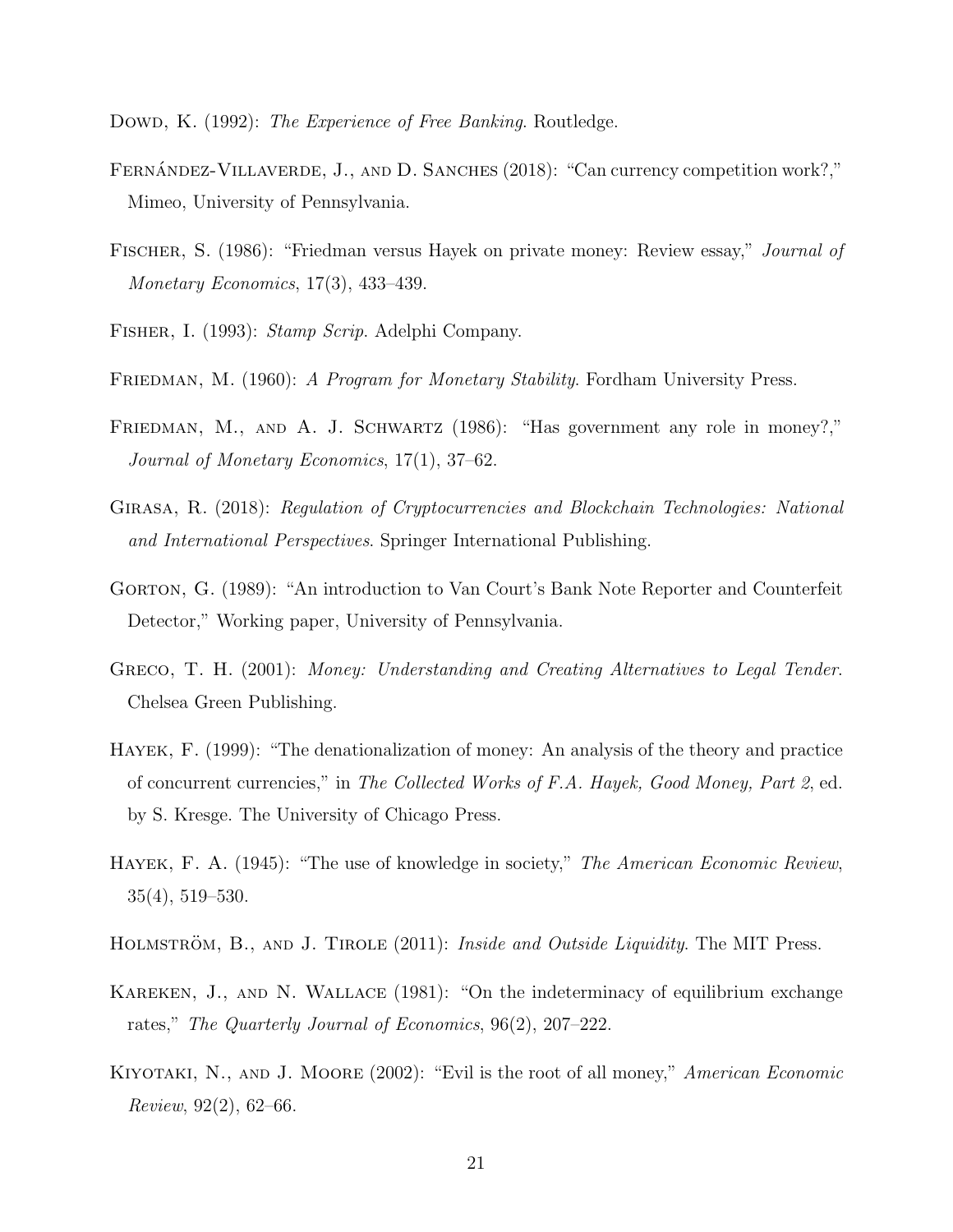- <span id="page-22-8"></span>KLEIN, B. (1974): "The competitive supply of money," *Journal of Money, Credit and Bank* $inq, 6(4), 423-53.$
- <span id="page-22-0"></span>KOCHERLAKOTA, N. R. (1998): "Money Is Memory," *Journal of Economic Theory*, 81(2),  $232 - 251.$
- <span id="page-22-12"></span>LAGOS, R., AND R. WRIGHT (2003): "Dynamics, cycles, and sunspot equilibria in 'genuinely dynamic, fundamentally disaggregative' models of money," Journal of Economic Theory, 109(2), 156–171.
- <span id="page-22-9"></span>- (2005): "A unified framework for monetary theory and policy analysis," *Journal of* Political Economy, 113(3), 463–484.
- <span id="page-22-10"></span>MAILATH, G., AND L. SAMUELSON (2006): Repeated Games and Reputation. Oxford University Press.
- <span id="page-22-7"></span>MONNET, C. (2006): "Private versus public money," *International Economic Review*, 47(3), 951–960.
- <span id="page-22-2"></span>Narayanan, A., J. Bonneau, E. Felten, A. Miller, and S. Goldfeder (2016): Bitcoin and Cryptocurrency Technologies. Princeton University Press.
- <span id="page-22-4"></span>Niepelt, D. (2018): "Reserves for all? Central bank digital currency, deposits, and their (non)-equivalence," CESifo Working Paper Series 7176, CESifo Group Munich.
- <span id="page-22-11"></span>OBSTFELD, M., AND K. ROGOFF (1983): "Speculative hyperinflations in maximizing models: Can we rule them out?," Journal of Political Economy, 91(4), 675–87.
- <span id="page-22-1"></span>POPPER, N. (2015): *Digital Gold: The Untold Story of Bitcoin*. Penguin Books Limited.
- <span id="page-22-5"></span>Radford, R. A. (1945): "The economic organisation of a P.O.W. camp," Economica, 12(48), 189–201.
- <span id="page-22-3"></span>Raskin, M., and D. Yermack (2016): "Digital currencies, decentralized ledgers, and the future of central banking," Working Paper 22238, National Bureau of Economic Research.
- <span id="page-22-6"></span>SARGENT, T., AND F. VELDE (2003): The Big Problem of Small Change. Princeton University Press.